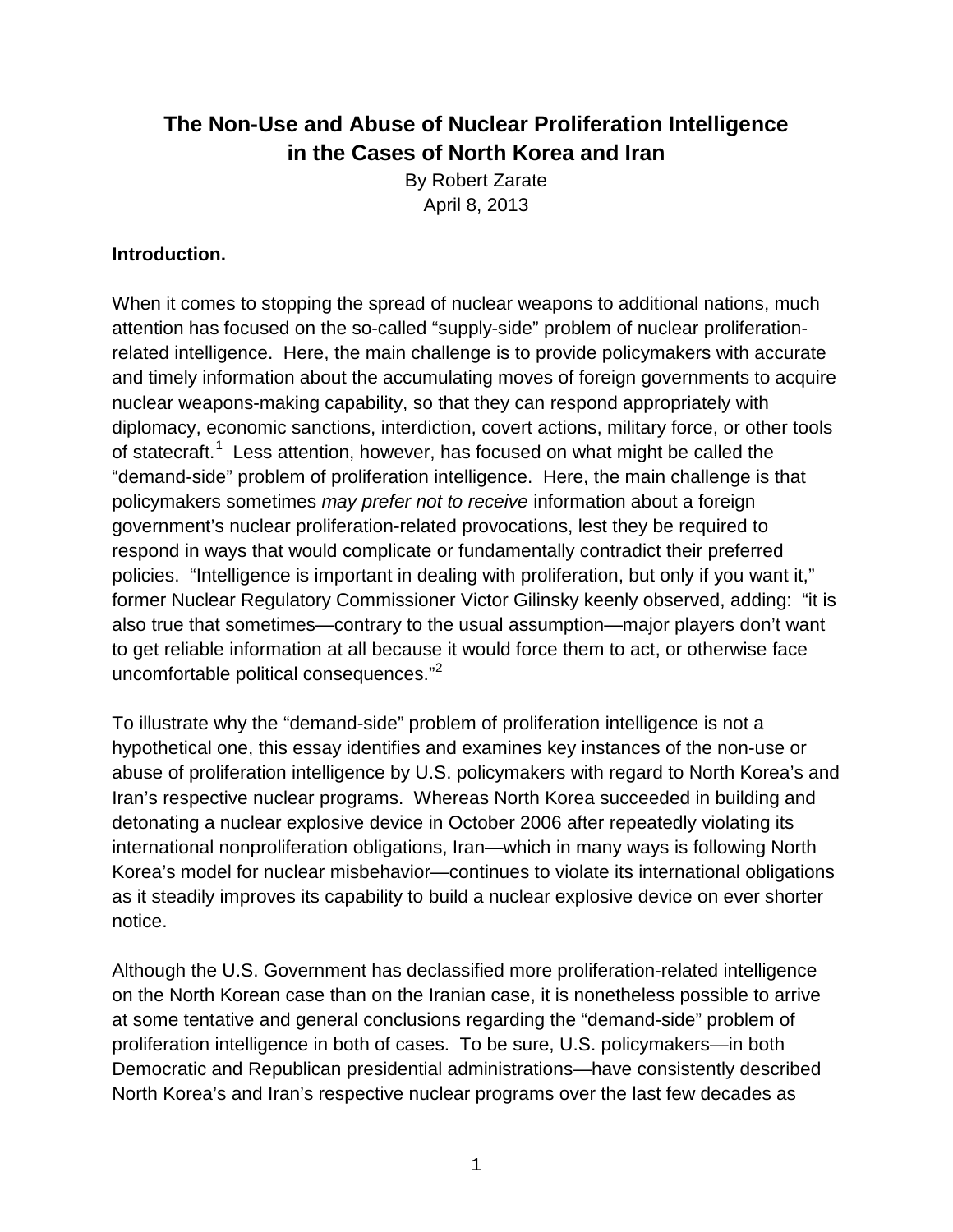grave threats to American and allied security. That said, they sometimes declined to react decisively to worrisome nuclear provocations by North Korea and Iran, especially early on, because doing so would have required decisions that were too difficult, risky, or politically inconvenient. In certain instances, policymakers appeared not only to overrate their preferred policy palliatives towards North Korean and Iranian nuclear misbehavior, but also to be *disinclined* to receive or further pursue intelligence suggesting that these proliferation cases had worsened or failed to be adequately addressed, on occasion even suppressing the sharing of relevant intelligence or denying its existence.

## **Failures of Intelligence Demand in the North Korean Case.**

Despite roughly two decades of U.S.-led international efforts to stop the Democratic People's Republic of Korea (DPRK) from getting nuclear weapons-making capability, Pyongyang succeeded in detonating its first nuclear explosive device in October 2006. This outcome was made possible, in no small part, by the failures of policymakers to use available intelligence or demand new intelligence on the North Korean nuclear program that would have compelled a refinement of or fundamental revision to their policies.

It's important to note that much of the record of intelligence related to the DPRK's march to nuclear weapons-making capability has not been declassified by the U.S. Government. However, a review of the *available* declassified record suggests that the most egregious non-use or abuse of nuclear proliferation-related intelligence occurred during mid-1990s, when policymakers apparently prioritized preserving the so-called "Agreed Framework"—America's controversial nuclear "grand bargain" with North Korea—over fully reckoning with what appears to be the U.S. Intelligence Community's classified judgment in the mid-1990s that Pyongyang already had produced "one, possibly two, nuclear weapons."<sup>[3](#page-19-2)</sup>

Although a closer examination of the successive failures of intelligence demand in the DPRK's nuclear case is instructive in of itself, it also can help contemporary policymakers not only to avoid a North Korean-like outcome in the ongoing Iranian case, but also to adopt early on more effective nonproliferation and counterproliferation strategies in future cases.

## *Failing to Get the DPRK to Accept Nuclear Inspections.*

Upon learning of North Korea's undeclared nuclear activities in the mid-1980s, the Reagan administration sought to persuade Pyongyang to join the *Treaty on the*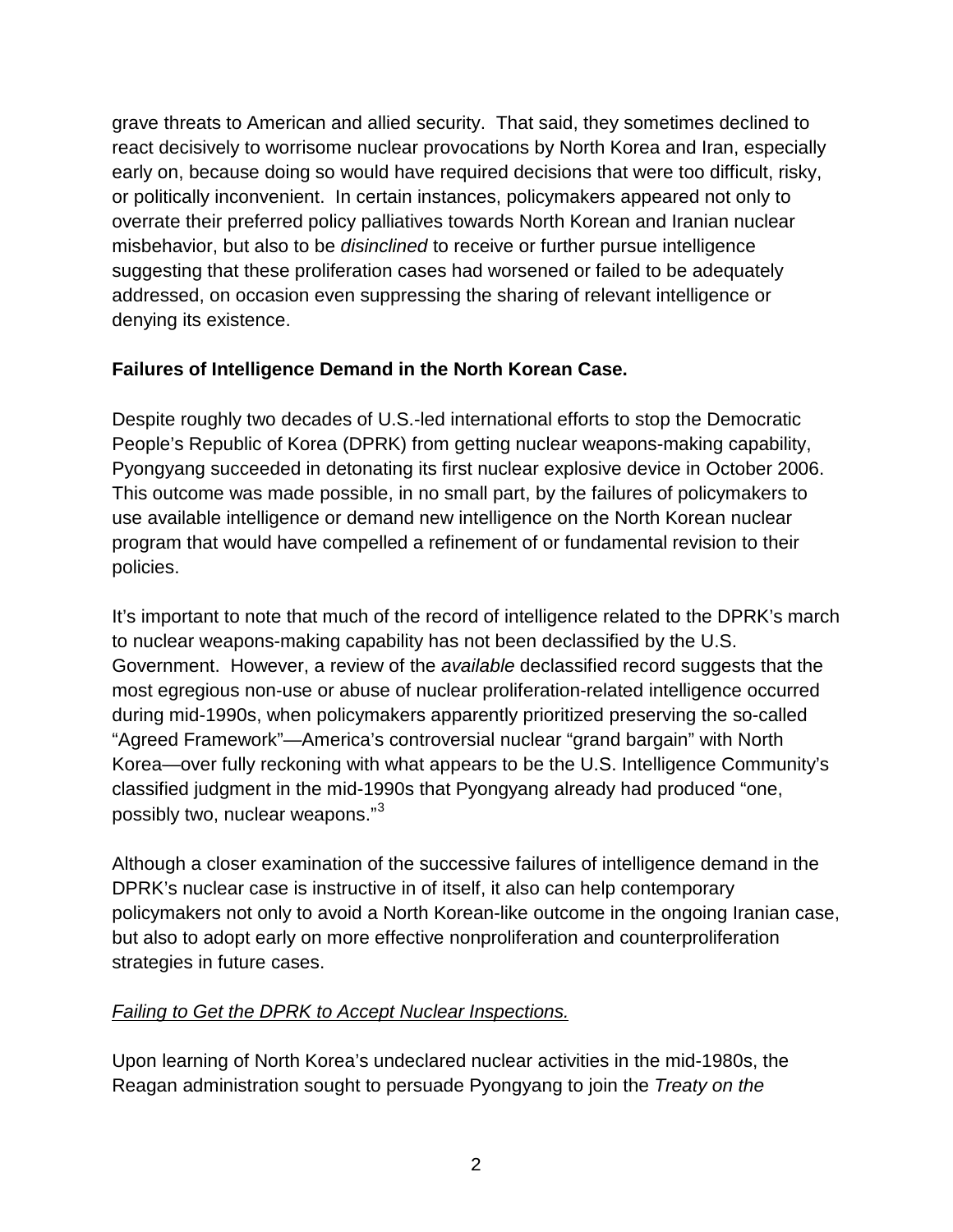*Nonproliferation of Nuclear Weapons* (NPT) and sign the NPT-required "full-scope" nuclear safeguards agreement with the International Atomic Energy Agency (IAEA). Although they achieved the first objective, they did not achieve the second. Given how Pyongyang's conclusion of an NPT-required IAEA safeguards agreement could have helped to fill some of the U.S. Intelligence Community's admitted gaps in understanding of the DPRK's nuclear program during this period, policymakers arguably should have treated North Korea's repeated refusal to conclude this safeguards agreement as a much graver violation then they did.

According to the declassified record, the U.S. Intelligence Community first learned in the early-to-mid 1980s that North Korea was engaging in undeclared nuclear activities relevant to nuclear weapons-making.<sup>[4](#page-19-3)</sup> In particular, Pyongyang had quietly begun the construction of two nuclear reactors capable of producing weapons-grade plutonium at Yongbyon—namely, a 5 MWe research reactor in 1980, and a 50 MWe Magnox power reactor in the mid-1980s that was not connected to the country's electrical grid. However, the declassified record suggests that the Intelligence Community understood very little about the full extent of North Korea's nuclear efforts during this period, using carefully-worded caveats to avoid strong conclusions about whether or not Pyongyang had a weapons program. For example, the Directorate of Intelligence in the Central Intelligence Agency (CIA) wrote in a May 1983 report: "We have very little information on North Korea's ability to conduct the non-nuclear research, particularly that involving high explosives, required for a nuclear weapons research program," adding:

"In considering whether to embark on a venture as costly, hazardous, and politically sensitive as a nuclear weapons program, P'yongyang would face complex calculation of benefits versus costs as well as uncertainty regarding the effect of such a program on its ultimate goal of reunifying the peninsula on its own terms."<sup>[5](#page-19-4)</sup>

Even though the United States and Soviet Union were locked at the time in a heated Cold War strategic rivalry, the Reagan administration was able to respond to the DPRK's nuclear provocations by working with Moscow, which had no small amount of influence on Pyongyang and shared a common interest in getting North Korea to join the NPT. Although the DPRK agreed to accede to the NPT in December 1985 apparently as a *quid pro quo* for a Soviet promise to build a nuclear power plant—it failed to meet its NPT obligation to conclude, within the first 18 months of signing the treaty, a full-scope safeguards agreement with the IAEA. A complicating factor was that the IAEA reportedly provided the North Koreans with an outdated version of the safeguards agreement and thus gave them another 18 months to conclude the pact, but even then Pyongyang failed to meet this revised deadline.<sup>[6](#page-19-5)</sup>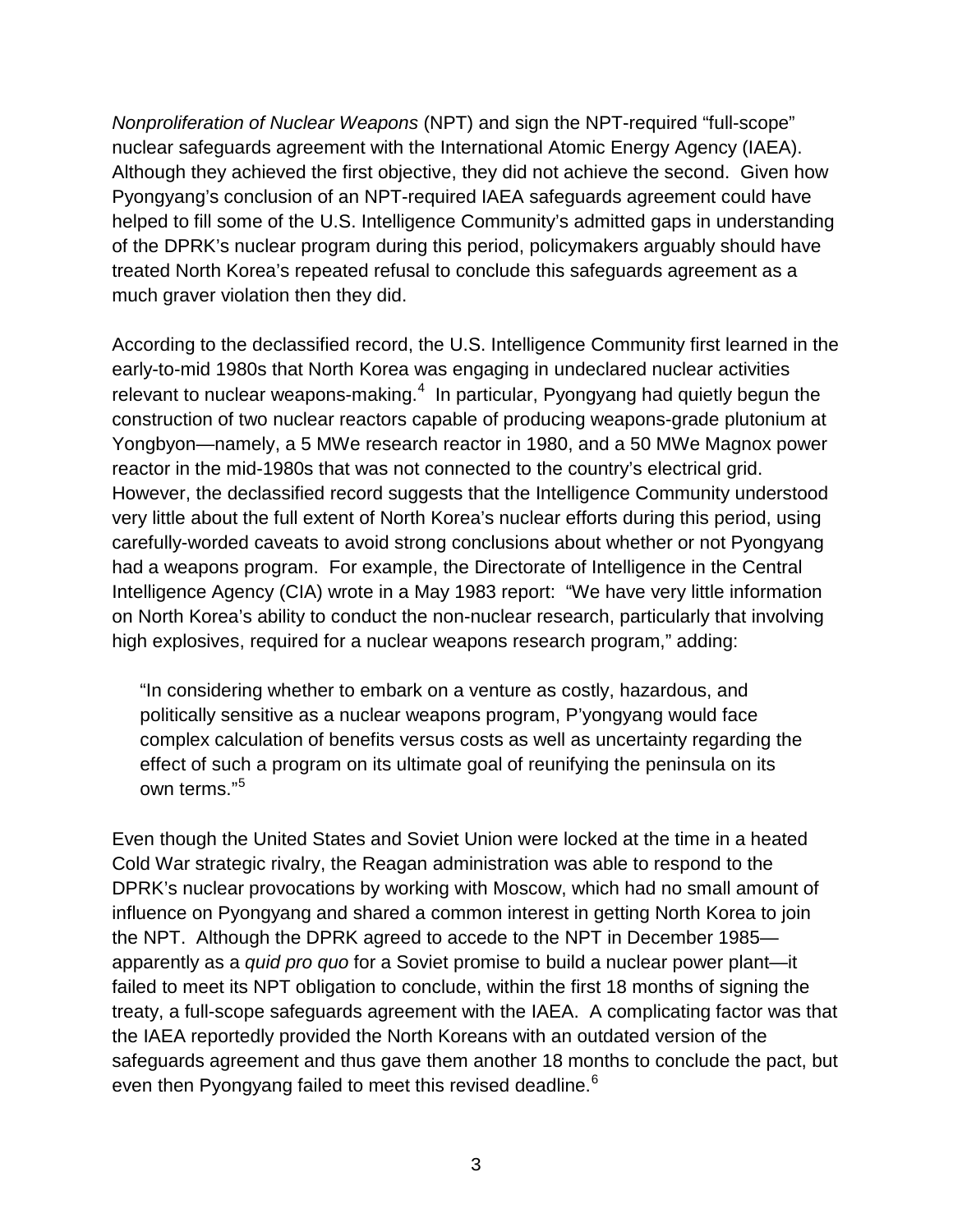An IAEA safeguards agreement would have required the DPRK to make a full declaration of all its nuclear material and related equipment and activities, and also legally authorized the IAEA's nuclear inspectors to verify the correctness and completeness of its declarations. Implementation of IAEA safeguards in North Korea could therefore have given U.S policymakers, lawmakers, and the Intelligence Community critical information for better assessing the DPRK's program's weapons potential, especially in light of the Intelligence Community's admitted knowledge gaps.

Indeed, the declassified record shows that the Intelligence Community expressed repeated concern about Pyongyang's failure to conclude an IAEA safeguards agreement. For example, the CIA's Director of Intelligence issued a May 1988 report that stated there is "no evidence that North Korea is pursuing a nuclear weapons option, but we cannot rule out that possibility," adding: "the possibility that P'yongyang is developing a reprocessing capability [that would enable it to extract weapons-usable plutonium from spent nuclear fuel] and its footdragging on implementing NPT provisions, suggest close scrutiny of the North's nuclear effort is order." It is crucial to note that the 1988 report also stated that the South Korean government "believes P'yongyang is developing a nuclear weapon capability—a concern that Seoul has raised publicly."<sup>[7](#page-19-6)</sup>

Despite internal debates, however, the Reagan administration appears to have treated North Korea's NPT violation as relatively routine, perhaps due in part to competing priorities in foreign policy, such as America's larger Cold War rivalry with Moscow. Indeed, rather than raise the ante with economic sanctions or other forms of high-profile international pressure, U.S. policymakers relied on quieter multilateral diplomacy in the hopes of eventually changing Pyongyang's behavior. In the meantime, the DPRK had already begun to produce and accumulate plutonium-laden spent nuclear fuel via its 5 MWe nuclear reactor, which had started operations in the mid-1980s. Moreover, as it continued construction of its 50 MWe nuclear reactor at Yongbyon, it also began to build a new 200 MWe plutonium-producing reactor at Taechon in January 1989. What's especially troubling—especially in retrospect—is that North Korea likely undertook additional efforts during this period not only to experiment with the non-nuclear components necessary for the construction of a nuclear explosive device, but also to develop and perhaps even use reprocessing technologies to begin separating weaponsusable plutonium from its growing stockpile of spent nuclear fuel. At any rate, the DPRK's weapons-relevant nuclear activities would metastasize in the next decade.

#### *The Agreed Framework: Giving Up Our Ends to Preserve Our Means.*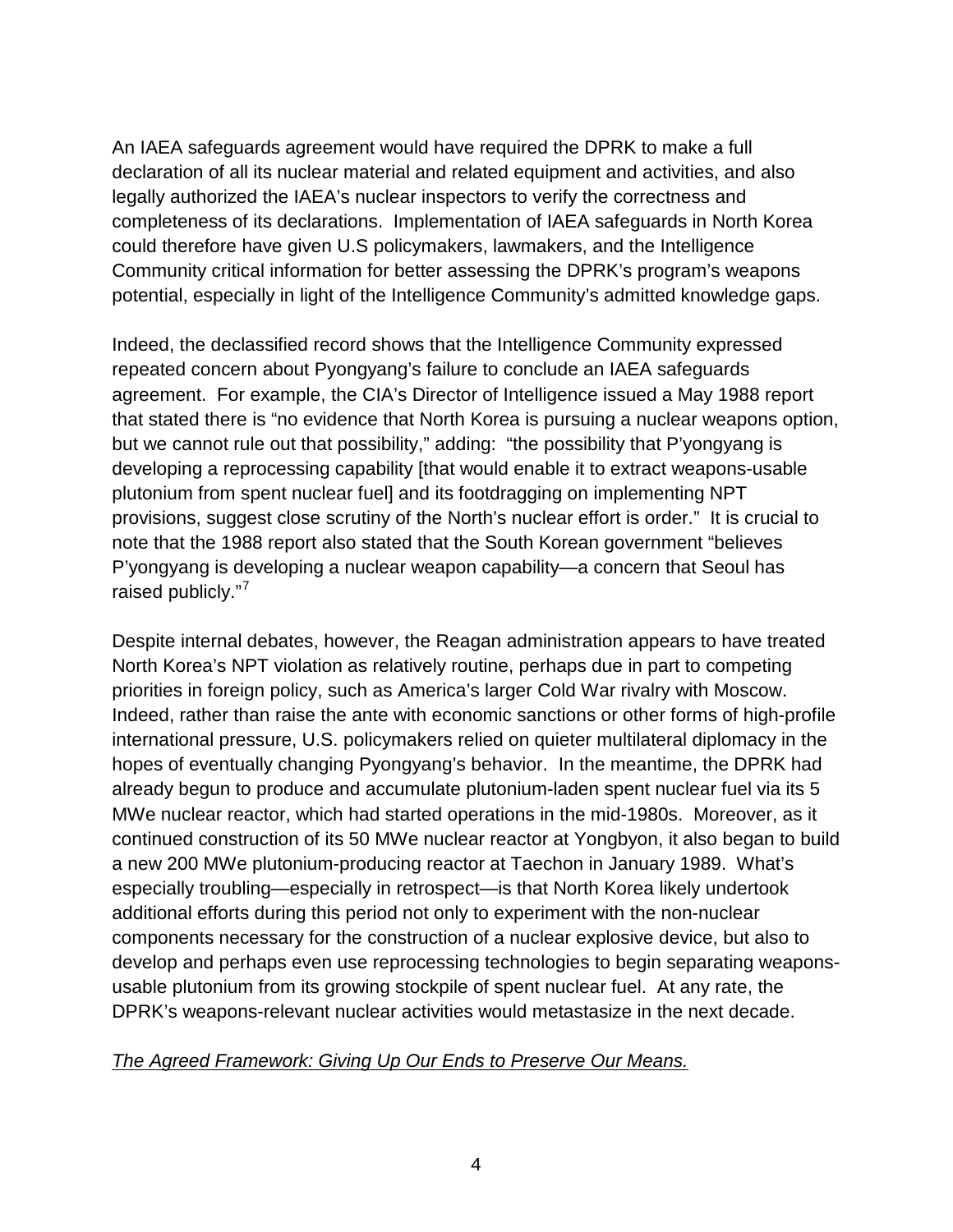Under President George H. W. Bush, the United States eventually achieved the Reagan administration's goal of getting North Korea to conclude its NPT-required full-scope IAEA safeguards agreement in early 1992. Yet disturbing discrepancies in the DPRK's subsequent declaration of nuclear materials to the IAEA—and the weapons-related worries surrounding its suspected covert reprocessing activities—led the Bush administration and later the Clinton administration to diplomatically escalate the controversy. What's problematic, though, is that when the North Koreans publicly said that international pressure—in particular, the imposition of economic sanctions—against it would amount to a "declaration of war," the Clinton administration apparently blinked. Instead, U.S. policymakers doubled-down on the diplomatic track, eventually concluding the so-called "Agreed Framework," a controversial grand bargain with Pyongyang that aimed, above all, at de-escalating the North Korean crisis. Although senior officials in the Clinton administration cited the Agreed Framework as a means to achieving the goal of halting the DPRK's march to nuclear weapons-making capability, it appears that they came to see *preserving* the grand bargain as an end in of itself, even in the face of intelligence reports suggesting egregious North Korean nuclear violations of the agreement.

In 1989, the incoming Bush administration undertook a sustained effort to get Pyongyang to agree to put its nuclear facilities under IAEA inspections. Towards that end, U.S. policymakers wrangled, on the one hand, with North Korea's rising demand for the establishment of a nuclear-weapons-free Korean Peninsula (which would require U.S. withdrawal of forward-deployed tactical nuclear weapons), and on the other hand, with reassuring South Korea, Japan, and other allies of their security. At the same time, American diplomats also worked behind-the-scenes to persuade the IAEA's 35-nation Board of Governors to posture itself for increased diplomatic pressure on the DPRK. Although the effort had its share of controversies, it nonetheless produced certain results. On September 27, 1991, with Cold War-tensions with Moscow at a low (indeed, the Soviet Union would dissolve in late December 1991), President George H. W. Bush announced that the United States would withdraw all land- and sea-based tactical nuclear weapons from South Korea. In December 1991, Seoul and Pyongyang concluded a joint declaration to establish a nuclear-weapons-free Korean Peninsula, which entered into force in February 1992, and stipulated that "South and North Korea shall not possess nuclear reprocessing and uranium enrichment facilities." After subsequent delays, the DPRK finally signed its full-scope IAEA safeguards agreement on January 30, 1992, and ratified it on April 9, 1992.

Although the Bush administration arguably paid a steep price to persuade Pyongyang merely to conclude its NPT-required IAEA safeguards agreement, the U.S. Intelligence Community's increasingly grave assessments of the DPRK's nuclear program during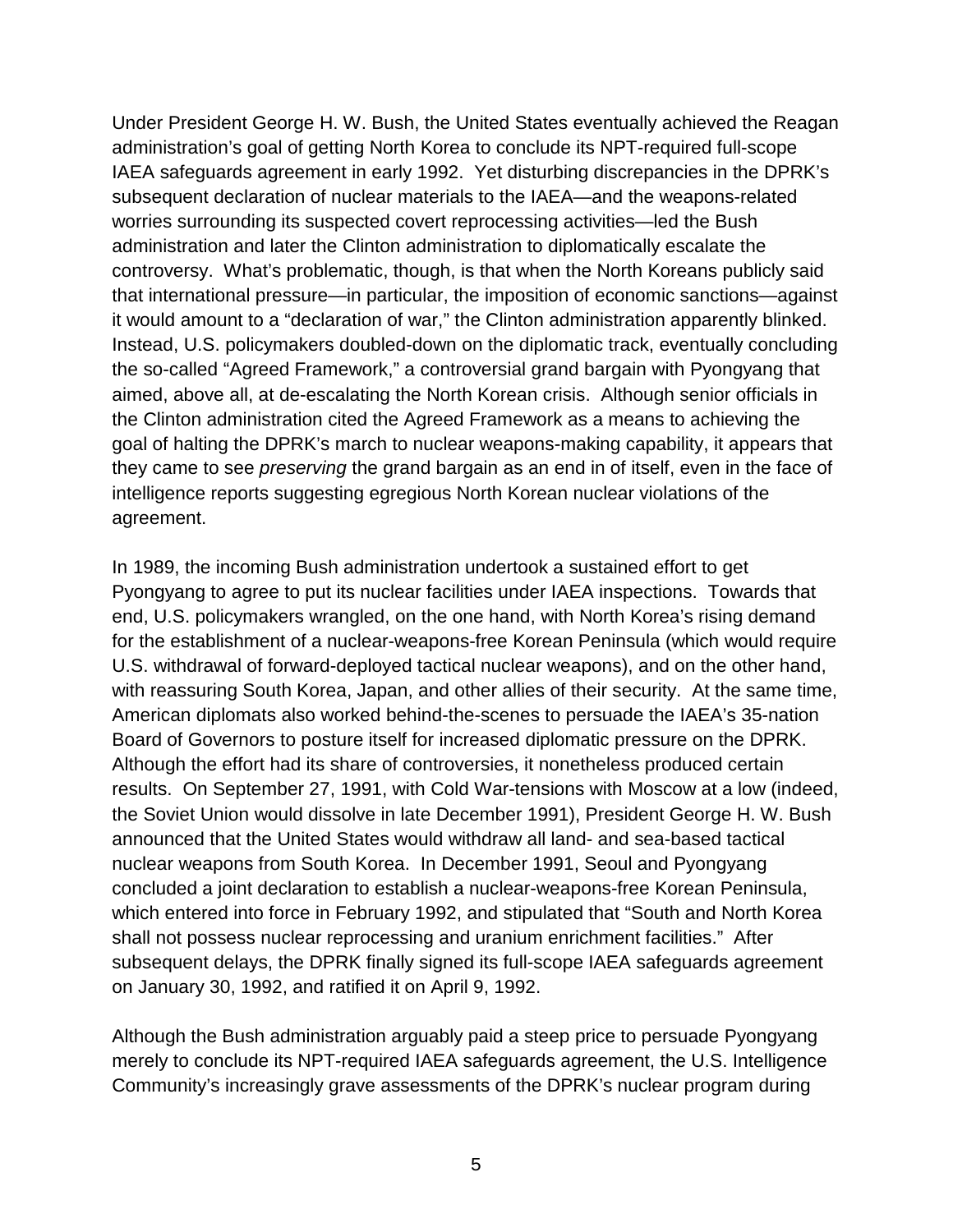this period reflected the need for urgent actions. For example, the CIA reported in a March 1989 special analysis:

"North Korea may be willing to risk the international censure that a nuclear weapons program would bring in order to maintain a decided military advantage over the South, the keystone of the North's national security policy. Pyongyang may believe that nuclear weapons are crucial to preserving that edge."<sup>[8](#page-19-7)</sup>

But in the years following, evidence emerged that North Korea had escalated activities relevant to an actual *nuclear weapons program*. For instance, the CIA reported in February 1992:

"P'yongyang recently conducted its first high-explosive test since 1988.... The activity [related to reprocessing] at Yongbyon suggests the North may be trying to complete its nuclear weapons program before inspections begin; it may also have no intention of allowing inspections."<sup>[9](#page-19-8)</sup>

The report added that these developments "suggest P'yongyang is moving forward with its nuclear weapons programs."<sup>10</sup> Thus, while the U.S. Intelligence Community had strong suspicions that the North Koreans had already engaged in some level of reprocessing activities, policymakers in the Bush administration apparently declined to publicly raise this point, for a public confrontation might have also forced them to question the validity of the North and South's December 1991 joint declaration. Right or wrong, it appears that the Bush administration—which was becoming consumed with Operation Desert Storm's aftermath and other foreign-policy priorities—concluded that pushing for IAEA nuclear inspections offered perhaps the best way to exert international pressure on Pyongyang in a manner that could build multilateral consensus. Yet, to the extent that policymakers believed that North Korea's efforts constituted an actual *nuclear weapons program*, they arguably should have treated Pyongyang's nuclear provocations as a much graver threat than they did.

The Bush administration—and then the Clinton administration, at least in its first two years—thus relied mainly on the IAEA inspections process to raise the stakes over the DPRK's controversial nuclear program. Indeed, tensions mounted after the IAEA found disturbing discrepancies in North Korea's May 1992 initial declaration of nuclear materials. Questions emerged about whether Pyongyang had correctly and completely declared its nuclear material inventories and related activities—in particular, whether it had used so-called "hot cells" supplied by the Soviets in the 1960s to separate plutonium from its growing stockpile of spent nuclear fuel. After the DPRK repeatedly denied IAEA inspectors access to two suspected nuclear-related sites at Yongbyon during a series of visits in mid-to-late 1992, then-IAEA Director General Hans Blix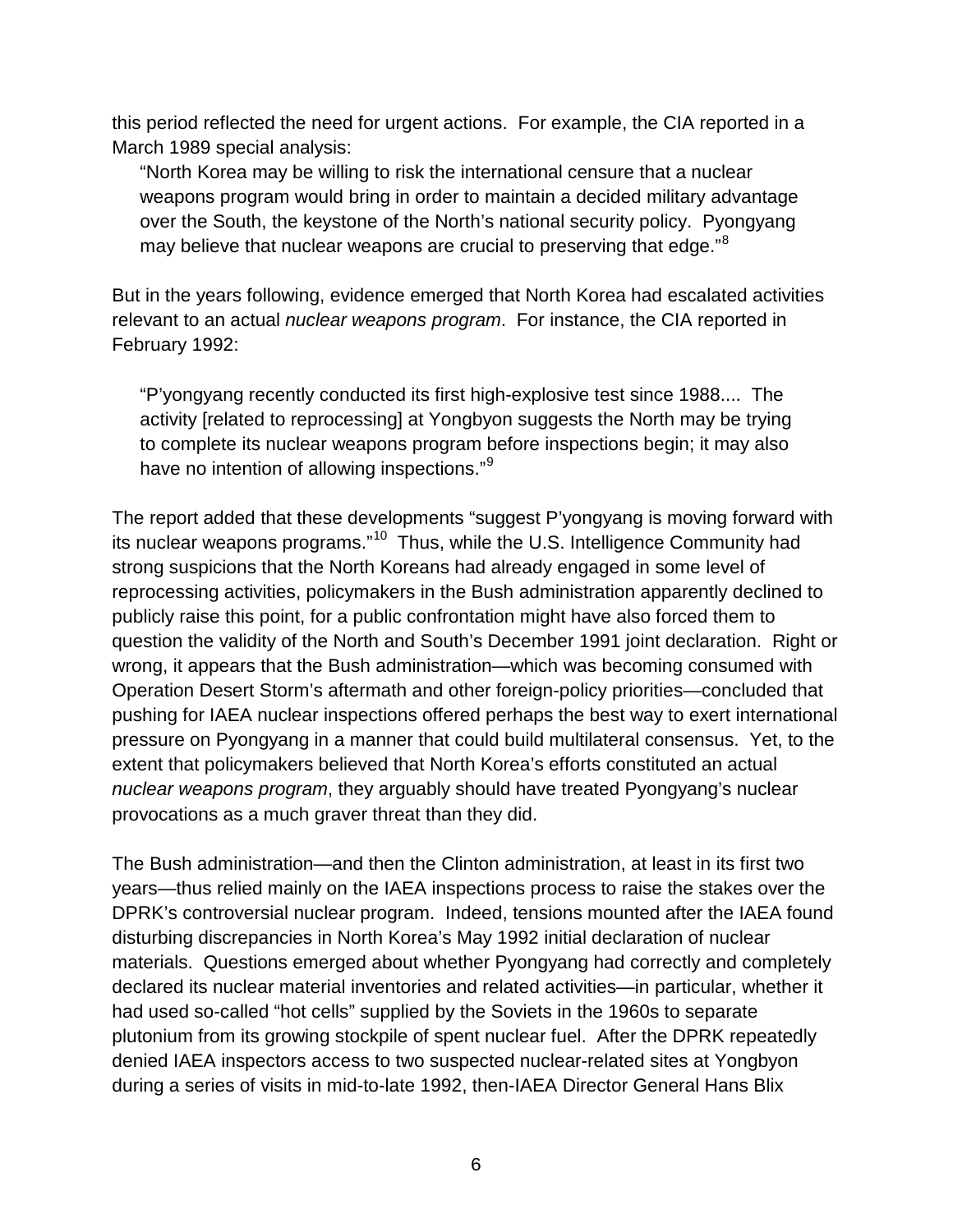formally requested Pyongyang to allow more intrusive "special inspections" on February 11, 1993. In addition, the IAEA Board of Governors passed a resolution on February 24, 1993, urging North Korea to accept special inspections within one month. Pyongyang defiantly responded by announcing its intention to withdraw from the NPT on March 12, 1993. The IAEA Board of Governors subsequently found the DPRK to be in noncompliance with its obligations under the NPT-required IAEA safeguards agreement, and referred its case to the U.N. Security Council in April 1993. Led by the United States, the Security Council passed a May 1993 resolution that called upon North Korea to reconsider its intention to withdraw from the NPT and comply with its IAEA safeguards agreement. However, the Security Council resolution did not impose any actual sanctions to pressure a change in Pyongyang's nuclear misbehavior.

Over the next year, the United States and IAEA continued to engage North Korea diplomatically, hoping to convince it to change course. However, after the DPRK began removing spent nuclear fuel rods from its 5 MWe reactor at Yongbyon in early-to-mid 1994, the U.S. State Department attempted to draw a "red line" by threatening that any removal of the spent fuel from the fuel rods themselves would lead the United States to actively seek sanctions in the U.N. Security Council. Nonetheless, Pyongyang responded by withdrawing from the IAEA in June 1994, and issuing boisterous counterthreats. For example, North Korea's First Vice Foreign Minister Kang Sok Ju definitely declared: "Sanctions would equal a declaration of war. All the people in our country and our military are gearing up now to respond to the sanctions."<sup>[11](#page-19-10)</sup>

Rather than press the U.N. Security Council to impose sanctions, the Clinton administration elected to negotiate a so-called grand bargain with Pyongyang in an apparent effort, above all, to diffuse the crisis. In October 1994, U.S. and North Korean diplomats concluded the so-called "Agreed Framework," which obliged the DPRK to suspend construction of its 50 MWe and 200 MWe nuclear reactors in return for heavy fuel oil and allegedly "proliferation-resistant" light water reactors (LWRs) with a total 2000 MWe capacity. One of the Agreed Framework's key problems, however, was that it explicitly suspended the IAEA's routine and *ad hoc* nuclear inspections pursuant to North Korea's full-scope IAEA safeguards agreement, and did not authorize the resumption of inspections *until after* "conclusion of the supply contract for the provision of the LWR project." The suspension of IAEA nuclear inspections had the immediate effect of reducing the Agency's access to the DPRK's overall nuclear program, and critically—the flow of information about the country's activities. Another key problem was that the grand bargain required Pyongyang to come into full compliance with its NPT and IAEA obligations—including enabling inspectors to verify the correctness and completeness of its nuclear declarations—*but only after* a "significant portion of the LWR project is completed, but before delivery of key nuclear components." Such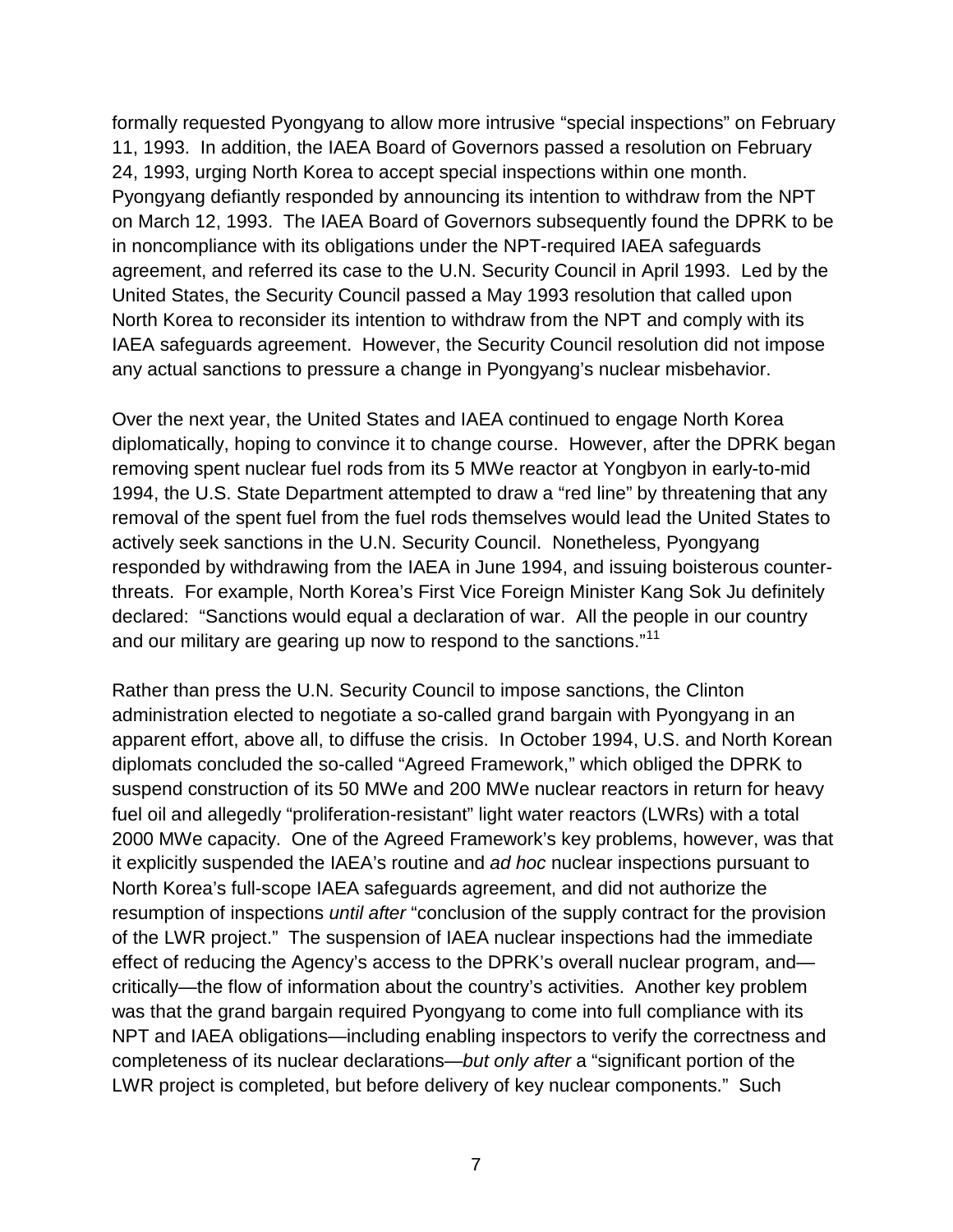provisions effectively created the time and space necessary for North Korean nuclear violations to accumulate.

Although the stated objective of the Agreed Framework was to prevent the DPRK from getting nuclear weapons, the Clinton administration apparently came to view *preserving* the grand bargain as an end in of itself, even in the face of growing evidence that Pyongyang had egregiously violated the agreement. To take one example from the mid-to-late 1990s, senior policymakers sought to downplay intelligence that North Korea had potentially violated the Agreed Framework by pursuing a covert program to enrich uranium. In testimony before various congressional committees in 1997 and 1998, Secretary of State Madeleine Albright repeatedly claimed that the Agreed Framework had definitively halted the DPRK's nuclear weapons program. However, with lawmakers repeatedly confronting the Clinton administration about emerging intelligence of Pyongyang's procurement and development activities related to uranium enrichment, she reluctantly conceded to the House Committee on International Relations in February 1999: "... we have suspicions that North Korea has engaged in construction activities that could constitute a violation of its commitment to freeze its nuclear-related facilities under the Agreed Framework."<sup>[12](#page-19-11)</sup>

More troubling, policymakers in the Clinton administration may have failed to fully reckon with the implications of what appear to be troubling judgments in the mid-1990s by elements of the U.S. Intelligence Community that North Korea had already built a nuclear weapon—a conclusion that would have undermined a key premise of the Agreed Framework, if it had a public airing at the time. In December 2001, the National Intelligence Council revealed in *Foreign Missile Developments and the Ballistic Missile Threat Through 2015*, an unclassified summary of a National Intelligence Estimate (NIE), that the Intelligence Community had already concluded in the middle of the 1990s, apparently after the Agreed Framework had been signed, that Pyongyang had built as many as two nuclear weapons:

"The Intelligence Community *judged in the mid-1990s* that North Korea had produced one, possibly two, nuclear weapons, although the North has frozen plutonium production activities at Yongbyon in accordance with the Agreed Framework of 1994" (emphasis added).<sup>[13](#page-19-12)</sup>

In November 2002, the CIA subsequently provided to Congress an unclassified estimate on North Korea's nuclear program that repeated and elaborated the claim made by the December 2001 NIE summary: "The U.S. has been concerned about North Korea's desire for nuclear weapons and *has assessed since the early 1990s* that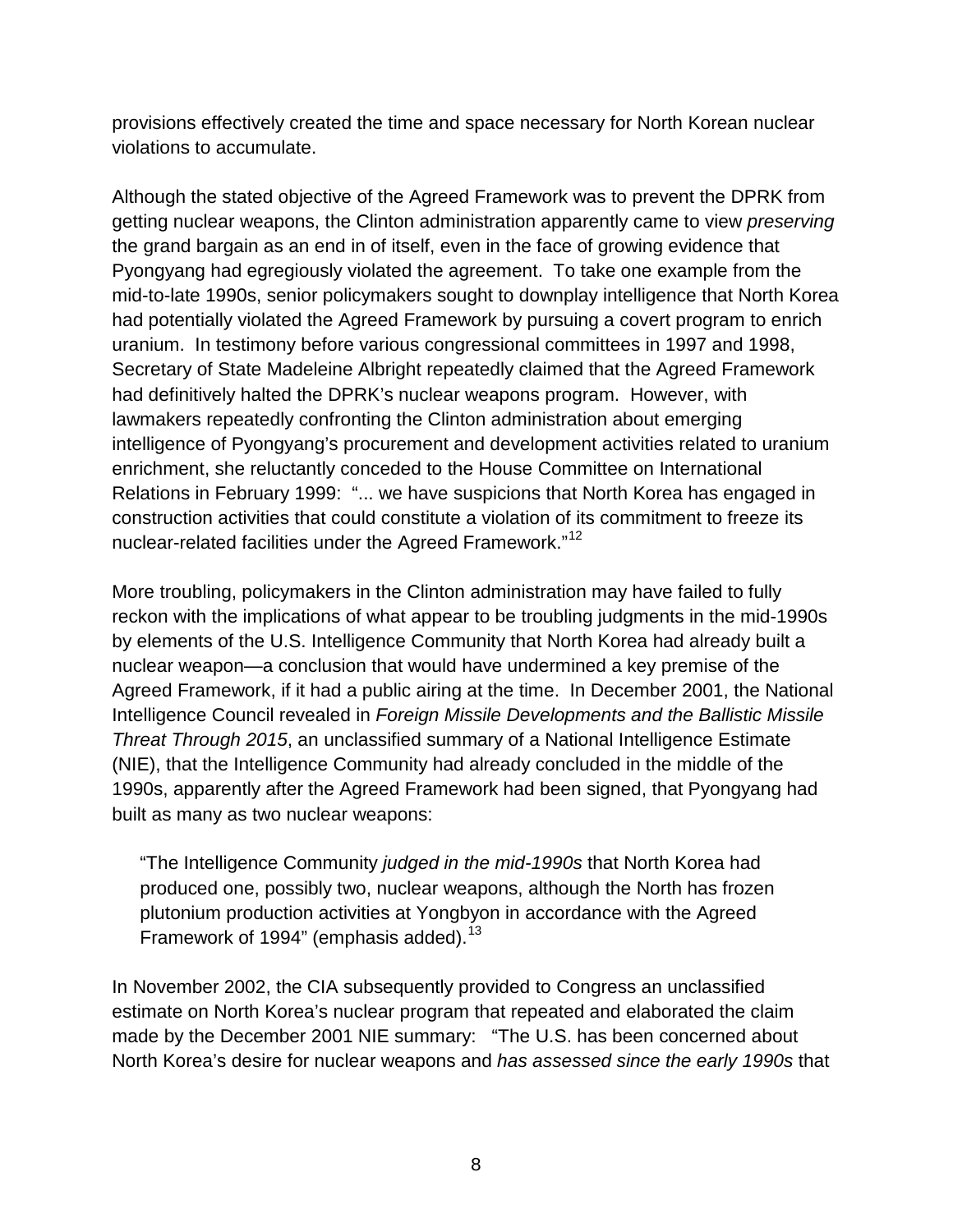the North has one or possibly two weapons using plutonium it produced prior to 1992" (emphasis added). $14$ 

If it is indeed true that the Intelligence Community arrived at this conclusion in the mid-1990s, then policymakers in the Clinton administration should have not only tasked the Intelligence Community to determine whether the DPRK was at the time *continuing to engage* in a covert nuclear program—including the development of uranium enrichment capabilities—in violation of the Agreed Framework, but also questioned the wisdom of continuing with the Agreed Framework itself. But they apparently chose not to do either. As Henry Sokolski, who served as the Pentagon's Deputy for Nonproliferation under President George H. W. Bush, explained in a November 2002 article:

"If North Korea already had built one or more weapons and was hiding them in violation of the 1994 deal, wouldn't it be reasonable to assume that North Korea was still conducting a covert nuclear weapons program? *The answer from the intelligence community: Probably, but since no one had yet asked the community formally to review the matter in a national intelligence estimate, it had no definitive view*" (emphasis added).<sup>[15](#page-20-1)</sup>

Sokolski added: "Why was there no such request? Almost certainly because Clinton officials knew what the answer would be—yes—and that that would spell the end of their 1994 deal."<sup>[16](#page-20-2)</sup> Another complicating factor may have been that the Clinton administration did not want to endanger the May 1995 review conference for the Nuclear Nonproliferation Treaty, in which treaty signatories were scheduled to vote on the pact's indefinite extension. What's troublesome, however, is that during this same period, the mid-to-late 1990s, A. Q. Khan, the Pakistani engineer who headed a rogue international nuclear proliferation network, repeatedly visited North Korea and allegedly provided it with components and designs related to uranium centrifuges, as well as other nuclear assistance.<sup>[17](#page-20-3)</sup>

## *Legacy: Pyongyang's Final Sprint to the Bomb.*

In the early years of the 21st century, the Agreed Framework began to fall apart. After President George W. Bush identified North Korea as a member of the so-called "Axis of Evil" in a post-9/11 State of the Union speech, U.S. diplomats confronted their North Korean counterparts with evidence of an undeclared uranium enrichment program in September 2002. Bristling at the Bush administration's more confrontational approach, Pyongyang began to reactivate dormant nuclear facilities, and then withdrew from the Nuclear Nonproliferation Treaty in January 2003.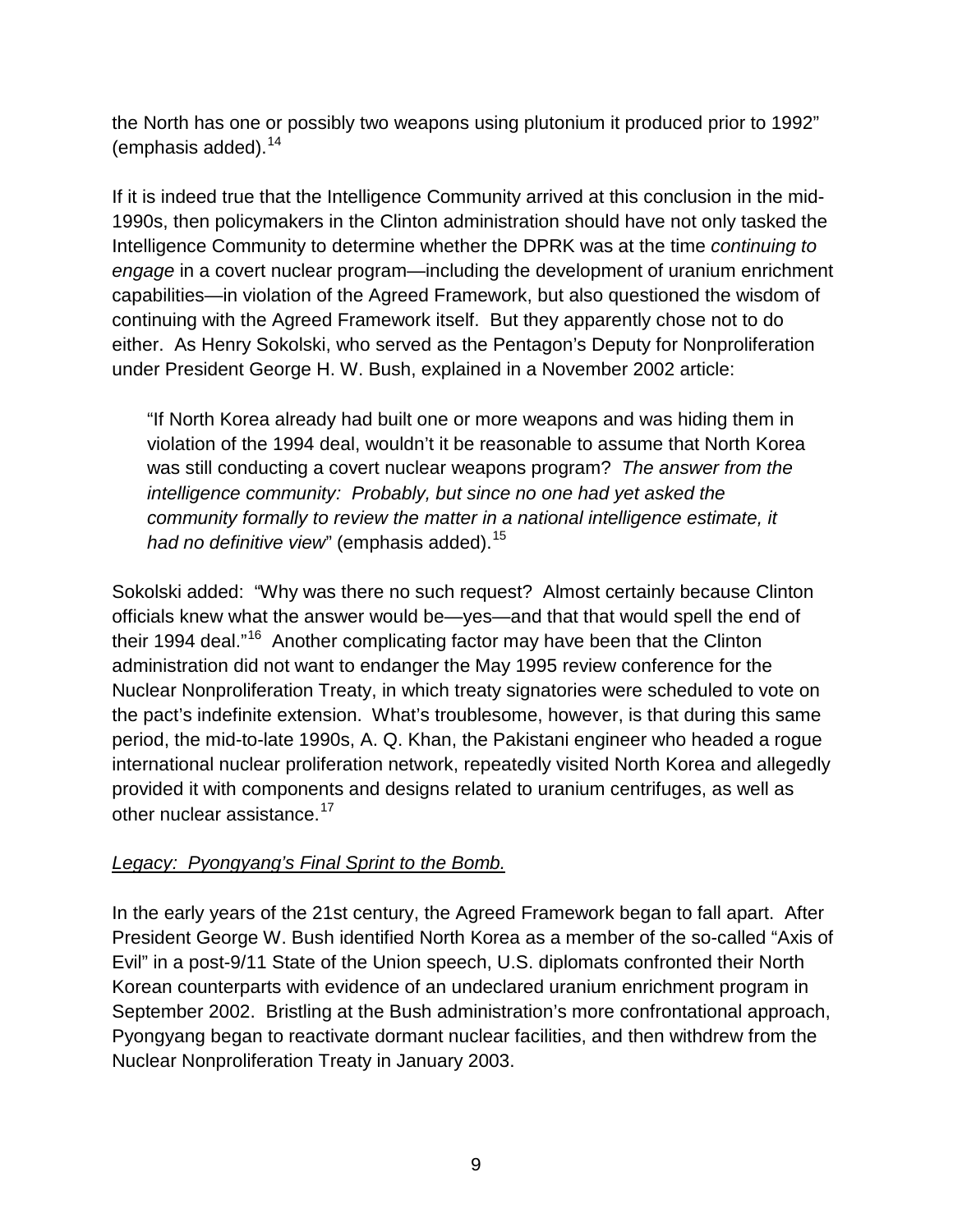Over the next three years, however, policymakers in the Bush administration changed course and pursued a multilateral diplomatic process with the DPRK through the socalled "Six-Party Talks" process that also brought to the table Russia, China, Japan, and South Korea. Although the Six-Party Talks may have enjoyed temporary—albeit limited—gains, if any questions lingered over the overall success of North Korea's long march to nuclear weapons-making capability, they were dispelled when Pyongyang detonated underground its first nuclear explosive device on October 9, 2006. It then exploded underground another nuclear device on May 25, 2009. Moreover, as DPRK officials revealed to former Los Alamos National Laboratory Director Siegfried Hecker and other nuclear specialists visiting the country in November 2010, North Korea had built a 2,000-centrifuge uranium enrichment facility with a surprising level of technical sophistication.[18](#page-20-4) Equally troubling, Pyongyang was also now *internationally spreading* nuclear weapons-related technologies. To take a key example, a surprise Israeli air strike on a secret Syrian nuclear facility at the al-Kibar site near Deir Alzour in September 2007 led to subsequent public revelations by the U.S. Intelligence Community that North Koreans *had actively assisted* the Assad regime in building a nuclear reactor designed to produce weapons-grade plutonium.[19](#page-20-5) Having successfully tested a long-range missile with direct relevance to intercontinental ballistic missile (ICBM) capability on December 12, 2012, Pyongyang detonated its third nuclear explosive device on February 12, 2013, raising tensions on the Korean Peninsula and throughout the region.

In sum, after North Korea's nuclear weapons program was discovered by the U.S. Government in the early-to-mid 1980s, it metastasized in the 1990s, and became a fullblown proliferation nightmare in the 2000s. What's worrisome is that the available record of declassified intelligence about the North Korean nuclear case appears to suggest that policymakers in both Democratic and Republican presidential administrations—when confronted with intelligence indicators that potentially endangered their preferred policy palliatives towards Pyongyang—did not always want to know.

## **Failures of Intelligence Demand in the Iranian Case.**

Although the United States has helped to lead international efforts to stop the Islamic Republic of Iran from developing the capability to build a nuclear weapon on increasingly short notice since 2003, Tehran has consistently refused to yield. Now Israeli officials—whose country Iranian President Mahmoud Ahmadinejad has threatened to "wipe off the map"—have warned that Iran's nuclear program is about to enter a so-called "zone of immunity," a state of technological progress in which not even a military strike may prevent, with much confidence, the current Iranian regime from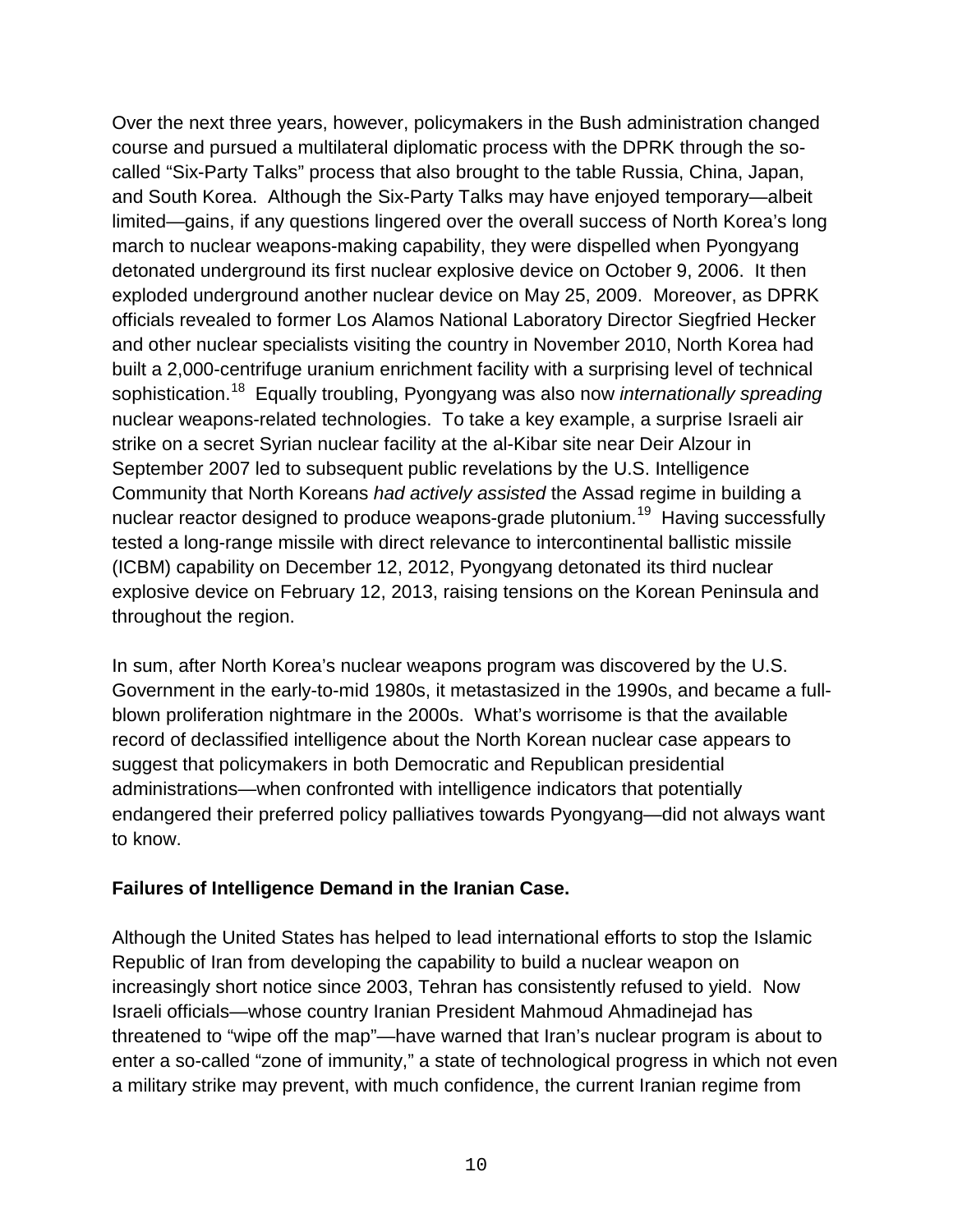eventually building a nuclear weapon. Nonetheless, President Obama has repeatedly stated his belief that "there is still time and space to pursue a diplomatic solution."

Here, it's important to recall once again that the available record of declassified intelligence on Iran's nuclear program is currently much more limited than the available record on North Korea's program. As a result, conclusions about the non-use or abuse of proliferation intelligence in the Iranian case will be inherently more tentative than in the North Korea case. That said, what's troubling is how so-called "realist" foreign policy analysts are now urging the United States to "handle" Iran's accelerating march to nuclear weapons-making capability "like North Korea"—which is to say, to try to negotiate a grand bargain, if nothing else, to decrease tensions, but also to be prepared to accept a nuclear-armed Iran.<sup>[20](#page-20-6)</sup> Such advice is wrong-headed, and a closer examination of key failures of intelligence demand with regard to the Iranian nuclear program can help policymakers to refine and revise their nonproliferation and counterproliferation strategies, and hopefully avoid a North Korea-like outcome in Iran's case.

# *Halting the Shah's March to Nuclear Weapons-Making Capability.*

In the early 1970s, Iran's Shah Mohammad Rez Pahlavi announced plans to initiate a civil nuclear program in his country. Towards that end, he not only struck power reactor deals with French and West German nuclear suppliers, but also offered to buy nuclear reactors from the United States. Despite warnings from elements of the U.S. Intelligence Community that the Shah's pro-Western government might use a civil nuclear program to pursue specific technologies and eventually acquire a nuclear weapons-making capability, the Ford administration initially worked to conclude a bilateral agreement for civil nuclear cooperation that would "accommodate Iranian demands" for some level of access to weapons-relevant nuclear fuel-making technologies like reprocessing to separate plutonium from spent nuclear fuel. However, when President Gerald Ford announced sweeping changes to America's nuclear export and nonproliferation policies in October 1976, his announcement effectively foreclosed U.S. efforts to provide Iran with access to reprocessing. Although President Carter apparently momentarily reversed his predecessor's decision on providing Tehran with access to reprocessing, the possibility of any U.S. civil nuclear cooperation with Iran ended with the Shah's overthrow in the country's 1979 Islamic Revolution.

In 1974, as the Shah started to ramp up efforts to building a civil nuclear program, America's nuclear export and nonproliferation policies were being rocked by *Smiling Buddha*, India's May 18th detonation of a nuclear bomb. What disturbed policymakers and lawmakers in Washington, D.C., was that New Delhi had obtained the plutonium for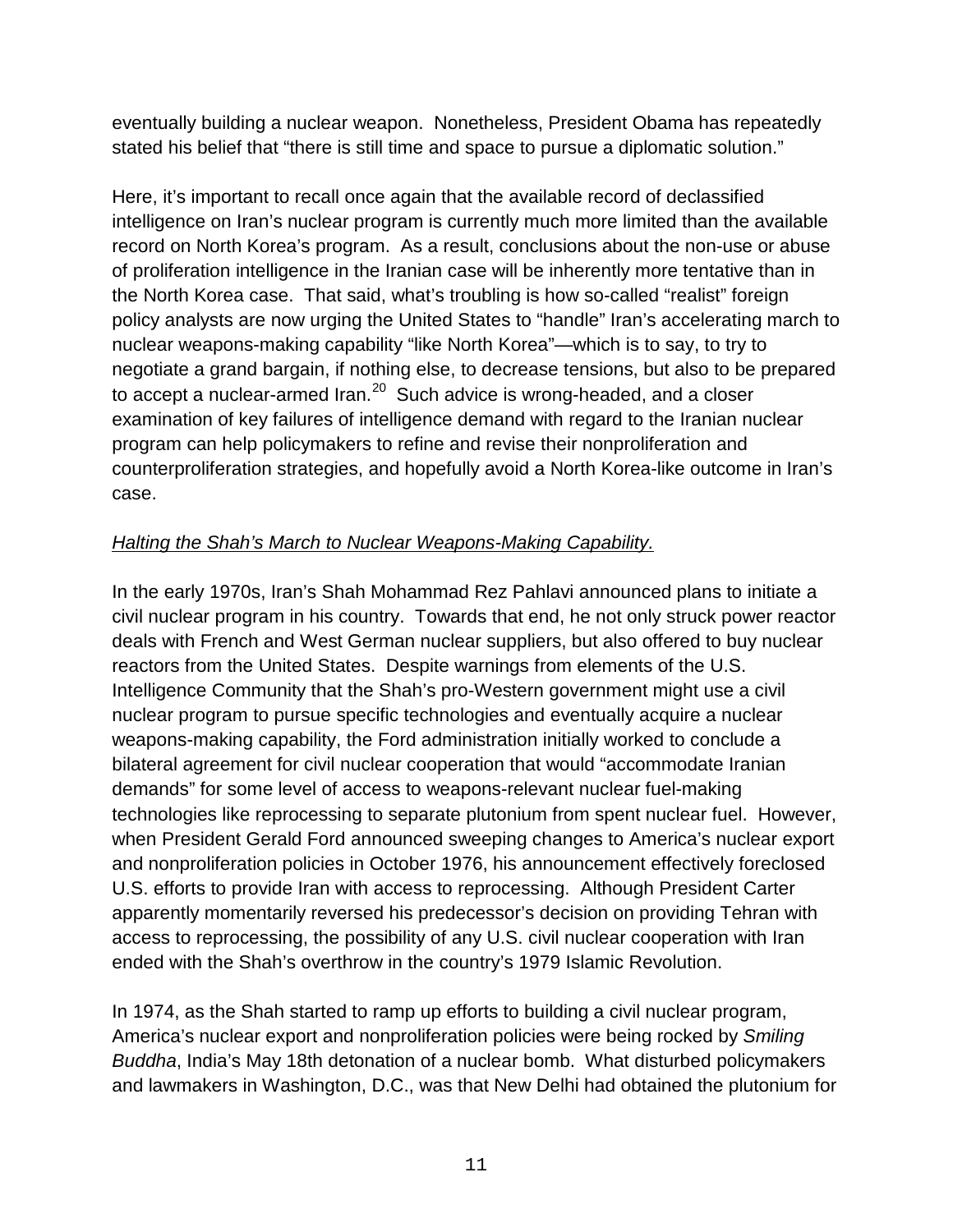the bomb using a reactor that Canada had built for India to use "for peaceful purposes only," and heavy water to moderate the reactor that the United States had supplied, again, expressly "for peaceful purposes."<sup>[21](#page-20-7)</sup> Nonetheless, officials in New Delhi attempted to use semantics to explain away their nuclear test, describing the bomb as a so-called "peaceful" nuclear explosive device that had not violated *their* understanding of the terms of the nuclear cooperation agreements with the United States and Canada.<sup>[22](#page-20-8)</sup>

According to declassified records, the U.S. Intelligence Community worried about the Shah's long-term nuclear intentions in the aftermath of India's nuclear test. Some intelligence analyses appeared to take little comfort that Iran had signed the Nuclear Nonproliferation Treaty in July 1968 and concluded an NPT-required full-scope IAEA safeguards agreement in May 1974. For example, the CIA's Director of Central Intelligence issued *Prospects for Further Proliferation of Nuclear Weapons*, a Special National Intelligence Estimate (SNIE) dated August 1974, that cautioned:

"Iran's much publicized nuclear power intentions are entirely in the planning state.... There is no doubt, however, of the Shah's ambition to make Iran a power to be reckoned with. If he is alive in the mid-1980s, if Iran has a full-fledged nuclear power industry and all the facilities necessary for nuclear weapons, and if other countries have proceeded with weapons development, we have no doubt that Iran will follow suit. Iran's course will be strongly influenced by Indian nuclear programs."<sup>[23](#page-20-9)</sup>

Nonetheless, Secretary of State Henry Kissinger, concurrently serving at the time as the National Security Advisor, apparently prioritized the perceived benefits of a U.S.-Iranian nuclear cooperation agreement over the Intelligence Community's statements of the risks, and pushed ahead with efforts to negotiate a deal with Tehran. But as the declassified record shows, the Ford administration internally debated how to respond to the Shah's communicated desire to reprocess spent nuclear fuel, or at least have some access to reprocessing technology. On April 22, 1975, Kissinger issued a National Security Decision Memorandum (NDSM) stating that Washington's negotiations for a nuclear agreement with Tehran should seek: "...to require U.S. approval for reprocessing U.S. supplied fuel, while indicating that the establishment of a multinational reprocessing plant would be an important factor favoring such approval." But the NSDM added:

"As a fall back, we could inform the Government of Iran that we shall be prepared to provide our approval for reprocessing of U.S. material in a multinational plant in Iran if the country supplying the reprocessing technology or equipment is a full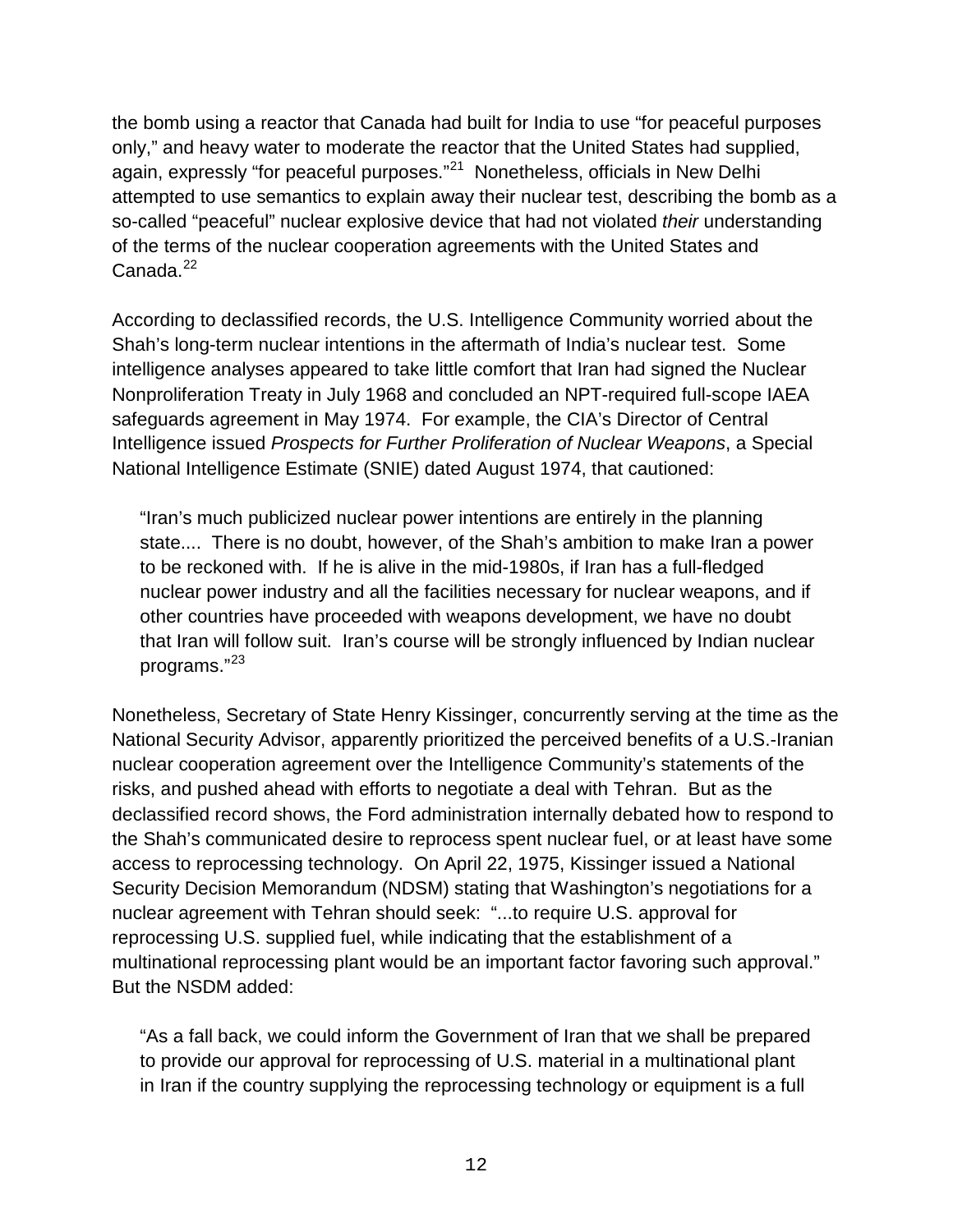and active participate in the plant, and holding open the possibility of U.S. participation. The standard provisions requiring mutual agreement as to safeguardability shall apply. An expression of U.S. willingness to explore cooperation in establishing such a facility at an appropriate time should Iran so desire, may be made."<sup>[24](#page-21-0)</sup>

Another option was to "buy back" spent nuclear fuel from the Iranians at market prices. Over the next year and a half, Washington and Tehran exchanged various draft agreements and wrangled over the reprocessing issue, but they found little common ground as negotiations intermittently stalled.

Nonetheless, by October 1976 President Ford had effectively foreclosed the possibility of any U.S. assistance in helping Iran to access to reprocessing technologies when he announced a major shift in America's nuclear nonproliferation and energy policies. In particular, Ford stated that the United States would defer the pursuit of activities to reprocess spent fuel, fabricate plutonium-based nuclear fuels, and export plutoniumbased fuels and related technologies:

"I have decided that the United States should no longer regard reprocessing of used nuclear fuel to produce plutonium as a necessary and inevitable step in the nuclear fuel cycle, and that we should pursue reprocessing and recycling in the future only if they are found to be consistent with our international objectives."<sup>[25](#page-21-1)</sup>

One key motivating factor behind the President's decision was that the White House had assembled in mid-1976 an interagency panel—led by Robert Fri, at the time the Deputy Administrator of the Energy Research and Development Agency (ERDA), and composed of representatives from the Arms Control and Disarmament Agency (ACDA), the Office of Budget and Management (OBM), the State Department, and other agencies—to examine U.S. nuclear energy and export policy. The panel's stillclassified study, known as the "Fri Study," apparently offered both majority and minority recommendations on policy changes that fundamentally informed President Ford's decision to prioritize nonproliferation while deferring the domestic and international promotion of reprocessing and plutonium-based nuclear fuels.

President Carter made the Ford administration deferral policy "indefinite" in April 1977, but nonetheless apparently moved to reverse the Ford administration's decision to prevent Iran from getting reprocessing during a one-on-one meeting with the Shah in December 1977. Drawing on first-hand interviews with aides to President Carter, nuclear nonproliferation expert Henry Sokolski wrote in March 2005: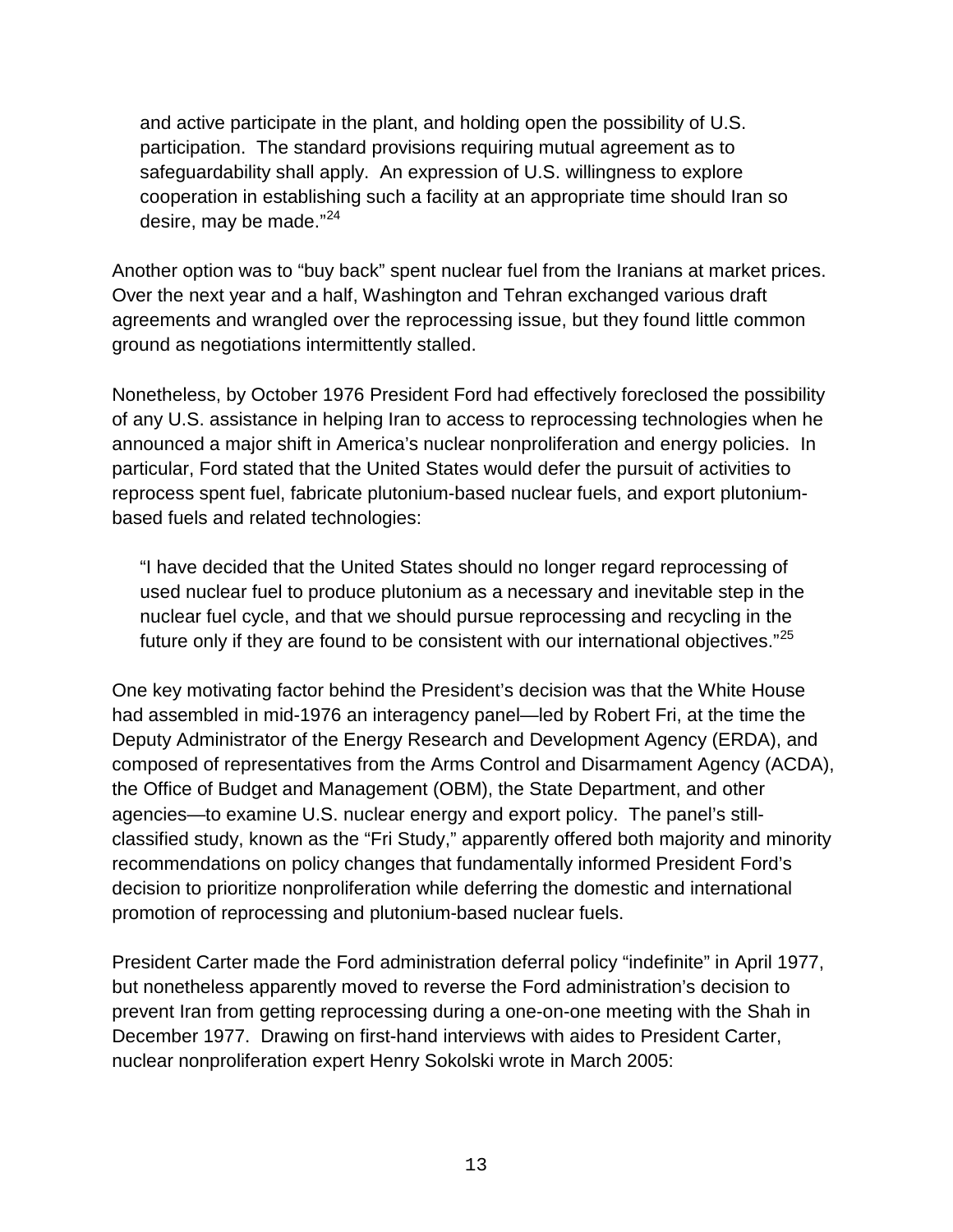"In an effort to show support for the Shah, President Carter visited Iran in late December 1977. At the time, it was U.S. policy to export U.S. reactors but not to share reprocessing or enrichment technology with any state, Iran included. Yet, when he met with the Shah, Carter, to the amazement of his aides, cast U.S. nuclear policy aside and orally assured the Shah that he could have anything nuclear he wanted from the United States, including reprocessing, if he liked."<sup>[26](#page-21-2)</sup>

That said, the possibility of any substantive U.S. civil nuclear cooperation with Tehran ended with the fall of the Shah in the 1979 Iranian Revolution. Indeed, the new theocratic regime in Tehran would temporarily put Iran's push for a civil nuclear program on the backburner, but it would not abandon its nuclear efforts completely.

## *Failing to Reckon with Iran's Chinese Nuclear Connection.*

Consumed by the Iran-Iraq War (September 1980 to August 1988)—the bloody conflict in which Saddam Hussein's Ba'athist regime used chemical weapons against Iran, and both countries attacked each other's nuclear facilities—the Iranian regime did not prioritize efforts related to acquiring a nuclear weapons-making capability for much of the 1980s.<sup>[27](#page-21-3)</sup> However, after the war's conclusion, Iran initiated a tenacious and often covert campaign to gain access to nuclear materials, technologies and know-how, seeking help from entities in China, Russia and elsewhere, to acquire elements necessary for developing the capability to make a nuclear weapon on ever-shorter notice.

In response, policymakers in the Clinton administration—who claimed to be gravely concerned about Iranian nuclear proliferation activities—attempted to pressure both Moscow and Beijing to curb their permissive nuclear policies towards Iran by dangling before each the possibility of concluding a much-coveted bilateral civil nuclear cooperation agreement with the United States. Although it appears that the U.S. Intelligence Community was deeply concerned about Chinese and Russian assistance to Iran's nuclear programs, the Clinton administration decided to treat the two countries differently, pushing to fully implement a U.S. civil nuclear cooperation agreement with China while holding off on even negotiating a similar agreement with Russia.

While the U.S. Government has not yet declassified much intelligence from the 1990s related to Sino-Iranian and Russo-Iranian civil nuclear relations, various unclassified reports to Congress help to give a sense of the Intelligence Community's worries about such relationships during the period. For example, a September 1996 report by the Congressional Research Service (CRS) noted concerns that "[s]ince the 1980s, China has agreed to provide nuclear technology to Iran....," adding: "there is concern about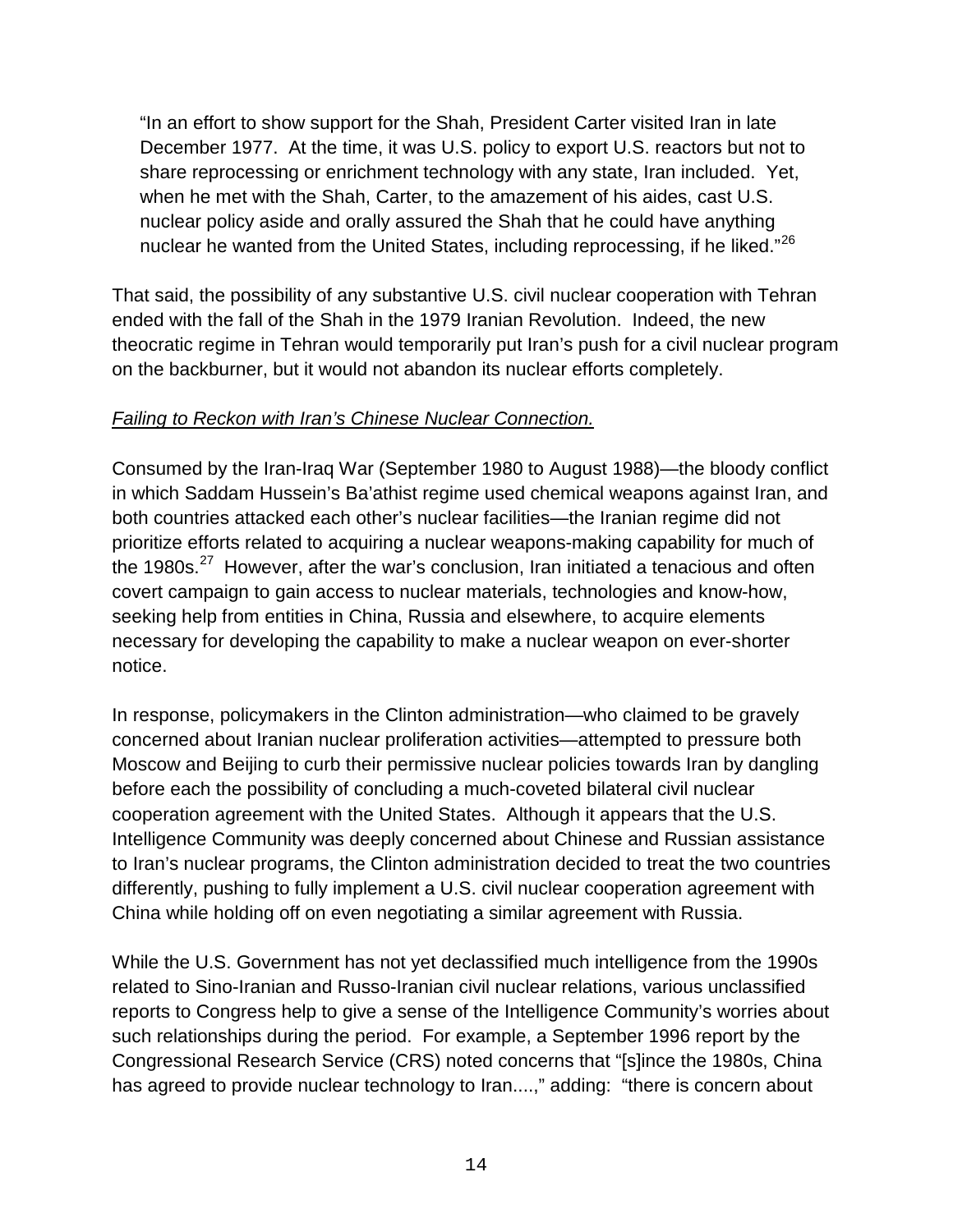Iran's nuclear collaboration with Pakistan, long a recipient of Chinese assistance."<sup>28</sup> Of note, the CRS report elaborated on aspects of Sino-Iranian nuclear collaboration that the Intelligence Community found problematic such as:

"*Secret Cooperation.* U.S. and European intelligence reportedly found that, since 1988, 15 Iranian nuclear engineers from Iran's nuclear research center at Esfahan have been secretly trained in China; that a secret Iranian-Chinese nuclear cooperation agreement dates from after 1985; and that China transferred designs and technology for reactor construction and other projects at Esfahan...."<sup>29</sup>

### and:

"*Other Controversial Deals.* The China National Nuclear Energy Industry Corporation reportedly plans to sell Iran a facility to convert uranium ore into uranium hexafluoride gas, which could be enriched to weapons-grade material. U.S. policy is complicated by the fact that Westinghouse Electric Corporation wants to sell equipment to the Chinese company. According to intelligence reports, the deal is proceeding with Chinese nuclear experts going to Iran to build the new uranium conversion plant near Esfahan."<sup>[30](#page-21-6)</sup>

Indeed, only a few months earlier, Congressman John Spratt, Jr., (D-South Carolina) had publicly warned about China's alleged cooperation with Iran on a uranium conversion facility during a June 1996 floor speech: "China is assisting Iran in building a uranium hexafluoride [HEX] facility which converts uranium into a gaseous form so it can be diffused to produce highly enriched uranium."<sup>31</sup> But perhaps most alarmingly, the CIA's Nonproliferation Center subsequently issued a July 1997 report bluntly stating that "China [in the latter half of 1996] was *the single most important supplier* of equipment and technology for weapons of mass destruction" worldwide (emphasis added).<sup>[32](#page-21-8)</sup>

The Intelligence Community in the 1990s also had strong concerns about Russo-Iranian nuclear cooperation. According to news reports from the middle of the decade, the Clinton Administration—concerned that Russian assistance to Iran might come to entail uranium enrichment or other nuclear fuel-making technologies—took the unprecedented step of directly sharing U.S. intelligence findings on Iran's suspected nuclear weapons program with the Kremlin, in the hopes of persuading Russia to end all nuclear assistance to Iran.<sup>33</sup> Although it appears that Moscow subsequently refrained from direct assistance to Iranian efforts to gain nuclear fuel-making technologies, the Director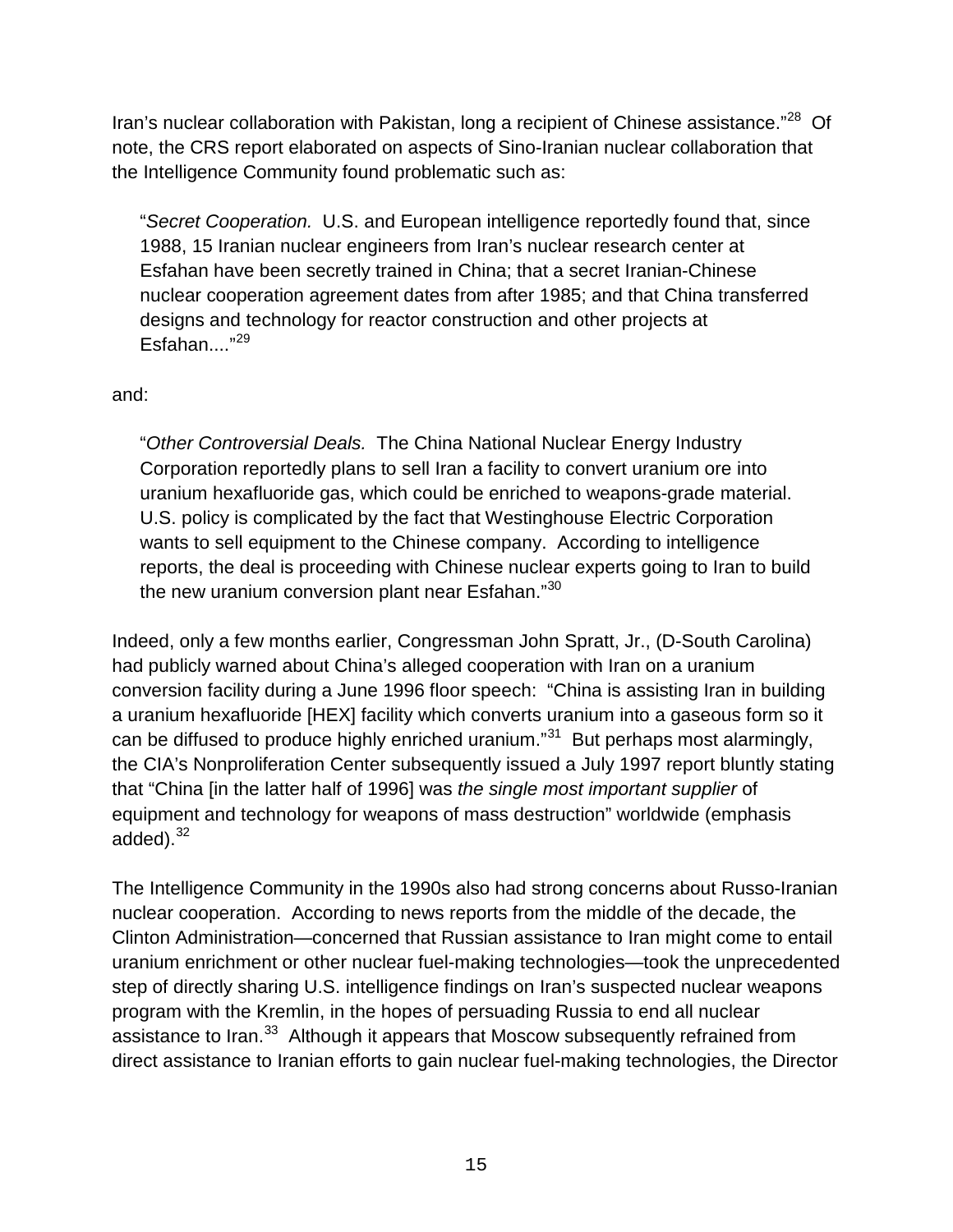of Central of Intelligence nonetheless warned Congress in an unclassified September 1997 report:

"Russian entities continued to market and support a variety of nuclear-related projects in Iran in 1997, ranging from the sale of laboratory equipment for nuclear research institutes to the construction of a 1,000-megawatt nuclear power reactor in Bushehr, Iran, that will be subject to International Atomic Energy Agency (IAEA) safeguards. These projects, along with other nuclear-related purchases from abroad, helped to build Iran's nuclear technology infrastructure, which in turn would be useful in supporting nuclear weapons research and development." [34](#page-21-10)

However, the DCI's report tentatively added:

"Russia has committed to observe certain limits on its nuclear cooperation with Iran. For example, President Yel'tsin has stated publicly that Russia will not provide militarily useful nuclear technology to Iran."

The Clinton administration decided to take markedly different approaches when it came to linking the possibility of U.S. civil nuclear cooperation to changes in Russia's and China's respective behaviors towards Iran's nuclear program. On the one hand, President Clinton—following President Bush's policy precedent—declined even to negotiate with the Kremlin for an agreement to permit bilateral civil nuclear cooperation until Russia had ended all nuclear, advanced conventional military, and missile assistance to Iran.<sup>35</sup> One particular sticking point was Moscow's decision to try to complete the construction of Iran's light water reactor at Bushehr.

On the other hand, the President decided to positively respond to Beijing's request that Washington fully implement the controversial U.S.-Chinese civil nuclear cooperation agreement. After the Reagan administration had negotiated and signed the bilateral agreement in July 1985, Congress passed a joint resolution (P.L. 99-183) that technically allowed the agreement to enter into force, but conditioned its full implementation—*e.g.*, the issuance of export licenses—on the President legally certifying, among other things, that China's peaceful use of U.S. nuclear exports can and will be effectively verified, and that Beijing's provision of further details about its nuclear nonproliferation policies and practices conformed with Section 129 of the *Atomic Energy Act*, which prohibits nuclear exports to countries that proliferate.

To lay the political groundwork for implementing the U.S.-Chinese civil nuclear cooperation agreement forward, senior policymakers in the Clinton administration began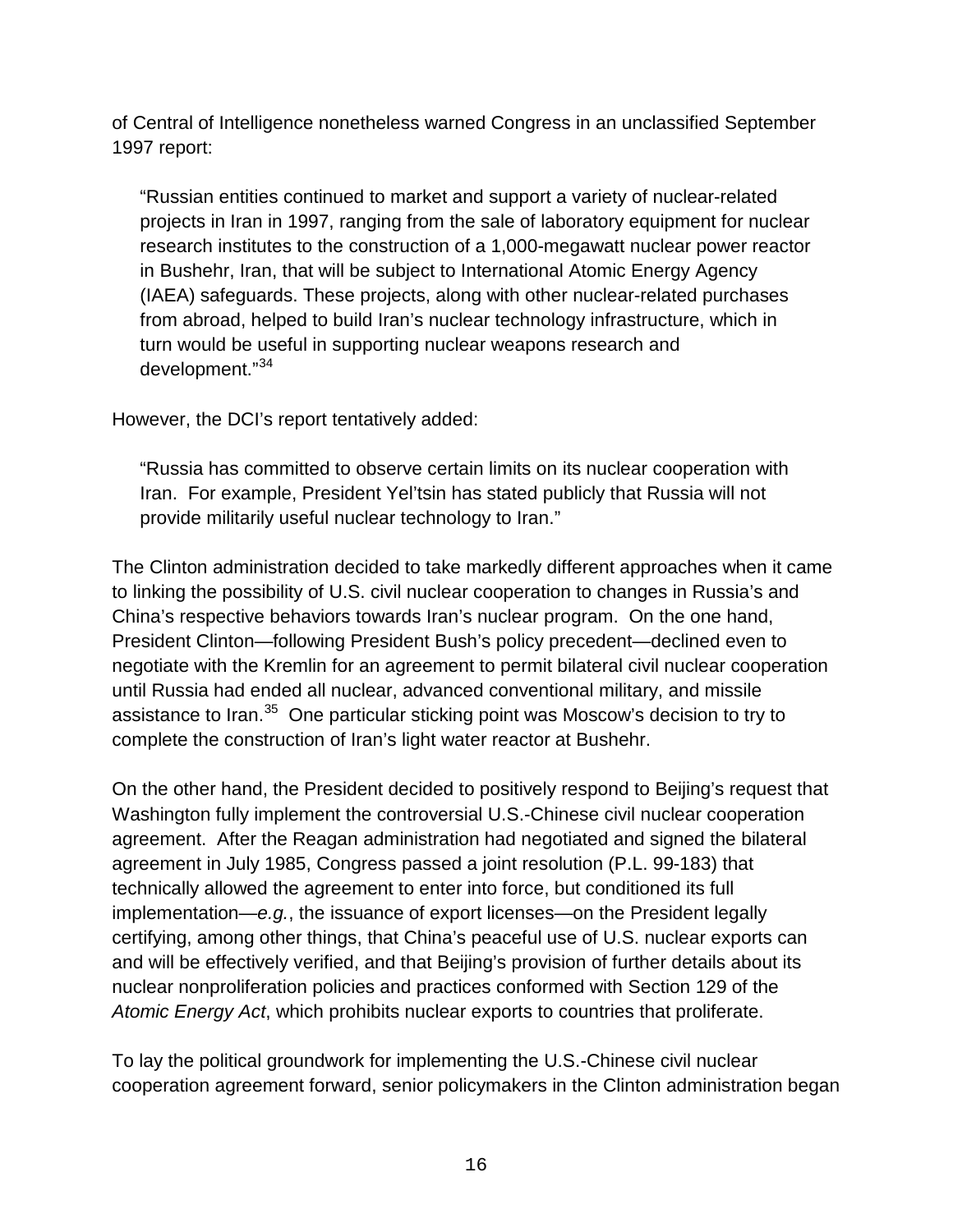to tout reversals in China's historically troubling nuclear policies—in particular, its nuclear practices towards Iran. For example, State Department official Robert Einhorn told lawmakers in September 1997 that China had cancelled its controversial project to build a uranium conversion plant in Iran, although he conceded that the Chinese still had provided the Iranians with blueprints to build the problematic facility.<sup>[36](#page-21-12)</sup> (Worse, the IAEA would subsequently reveal in a June 2003 report that China had also secretly exported in 1991 roughly 1 metric ton of uranium hexafluoride to Iran.<sup>37</sup> In the mid-2000s, Iran would reportedly use some of this gaseous uranium feedstock in its uranium enrichment centrifuges.) Moreover, the Clinton administration leaked the contents of a "secret" letter that Foreign Minister Qian Qichen had given to Secretary of State Madeleine Albright on the eve of a U.S.-China summit in Washington in October 1997, in which Beijing had promised not to start new nuclear projects in Iran, but only after first completing a small nuclear research reactor and a facility to fabricate zirconium cladding for encasing nuclear reactor fuel rods.<sup>38</sup>

In January 1998, President Clinton issued the required certifications to clear the final legal hurdles to formally begin the congressional review period for the controversial U.S.-Chinese civil nuclear cooperation agreement.<sup>39</sup> Although individual lawmakers moved to push a joint resolution of disapproval to block the U.S.-Chinese agreement's implementation, Congress as a whole did not act on the proposed joint resolution before the legislative branch's review period ended. As a result, the door to the nuclear deal's full implementation opened.

What's troubling about this episode is that, even though key elements of the Intelligence Community had singled out China as a worse WMD proliferator than Russia, it appears that the Clinton administration prioritized geopolitics and the U.S. nuclear industry's desire to sell nuclear goods and services to the Chinese over a principled policy on nuclear nonproliferation. By failing to hold China's proliferation activities towards Iran to a similar standard as Russia's proliferation activities, policymakers certainly gave up a point of powerful leverage on Beijing's nuclear behavior—one that conceivably could have been used to get China not only to divulge the full measure of its assistance to Iran, but also to take an even tougher stand on Iranian efforts to get nuclear weaponsmaking capability, especially as these efforts metastasized in the next decade.

## *Legacy: Continuing Struggle to Halt Iran's March to the Bomb.*

The controversy over the Iranian nuclear program turned into a *bona fide* crisis in August 2002, when the International Atomic Energy Agency learned that Iran had engaged in a host of undeclared nuclear activities relevant to a weapons program for nearly two decades. Iran, as a signatory to the Nuclear Nonproliferation Treaty, had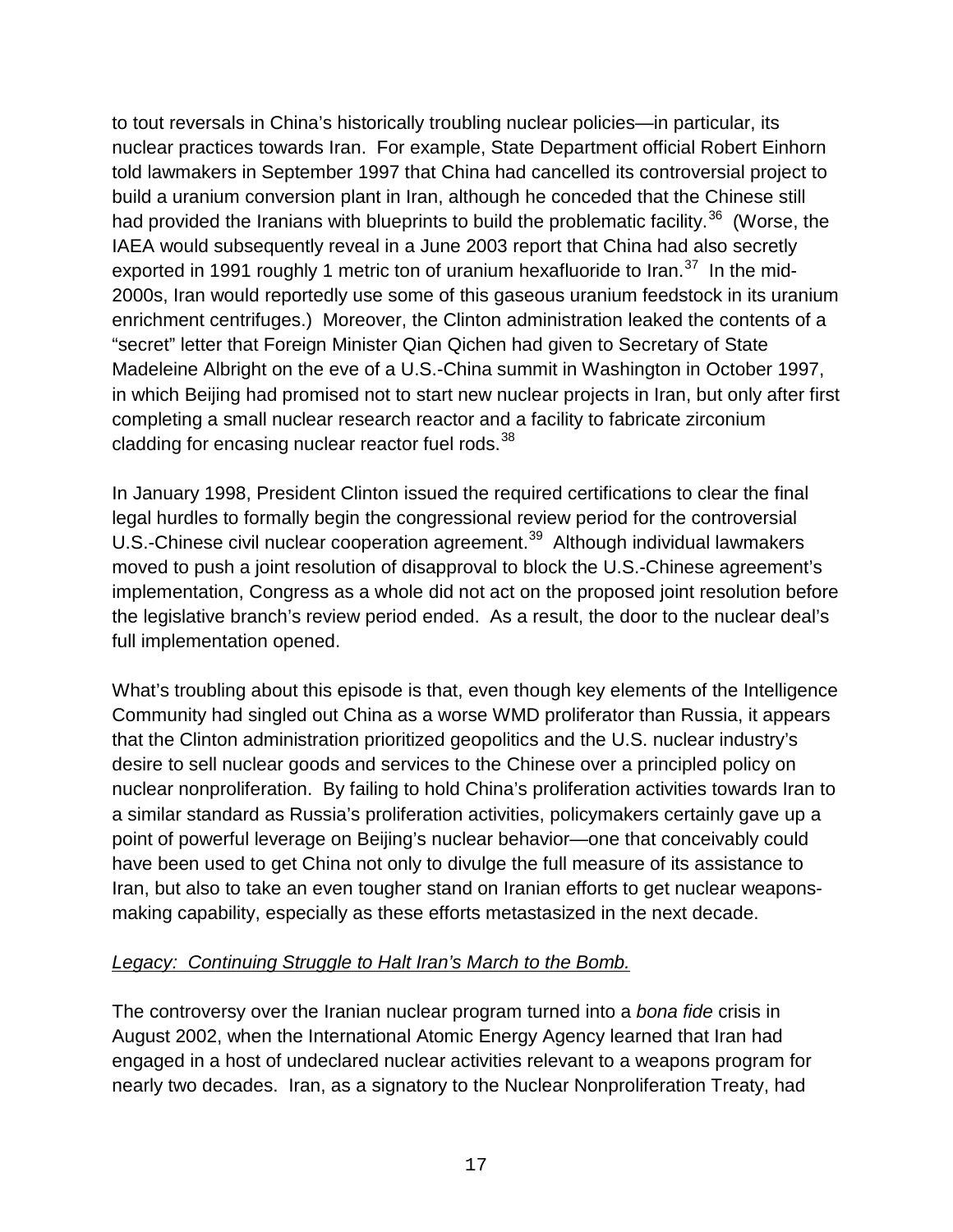obligated itself to make correct and complete declarations of its nuclear material and related activities to IAEA inspectors. As a result, then-IAEA Director General Mohamed ElBaradei reported in June 2003 that Iran had "failed to meet its obligations" under its NPT-required nuclear transparency and inspections agreement with the IAEA, and urged Iran to fully cooperate so nuclear inspectors could "provide credible assurances regarding the [current and future] absence of undeclared nuclear activities."

Yet despite nearly a decade's worth of U.S.-led international efforts to use diplomacy and pressure to change Iranian behavior, the regime in Tehran, to this day, has refused to take IAEA-required actions that would help to allay international worries about its nuclear program, and instead pursued technical capabilities that have shrunk the amount of time that it needs to make its first nuclear weapon.<sup>40</sup> What's troubling is the extent to which China and Russia have acted to slow or halt Western efforts to get the U.N. Security Council to impose sanctions on Iran's ongoing noncompliance with its international nuclear nonproliferation obligations, especially in recent years. But just President Clinton conceded a point of leverage on Beijing's nonproliferation policy by fully implementing the U.S.-Chinese civil nuclear cooperation agreement in March 1998, so President Obama conceded leverage on Moscow's nonproliferation policy by successfully concluding the controversial U.S.-Russian civil nuclear cooperation agreement in January 2011.

Given that the U.S. Government so far has declassified very little intelligence related to Iranian nuclear proliferation efforts during the 2000s, a thorough examination of any non-use or abuse of proliferation intelligence on Iran during this period remains beyond the scope of this paper. However, given U.S. decision-making with regard to assisting the Shah's nuclear program or holding accountable major supplier states relevant to the Islamic Republic's nuclear efforts, it appears that policymakers have often struggled to strike a principled balance between the objective of nuclear nonproliferation vis-à-vis Iran, and the desire to satisfy other competing geopolitical or national aims.

# **CONCLUSION.**

Over the last few decades, U.S. policymakers tried to use a mixture of policies short of military action—including diplomatic negotiations, economic sanctions, interdictions, and covert actions—to deal with North Korean and Iranian efforts to develop nuclear weapons-making capabilities. However, U.S. policies ultimately did not stop the DPRK from building its first nuclear explosive device, and detonating it in October 2006. Observers today rightly worry whether Iran can be persuaded or prevented from following North Korea's nuclear precedent.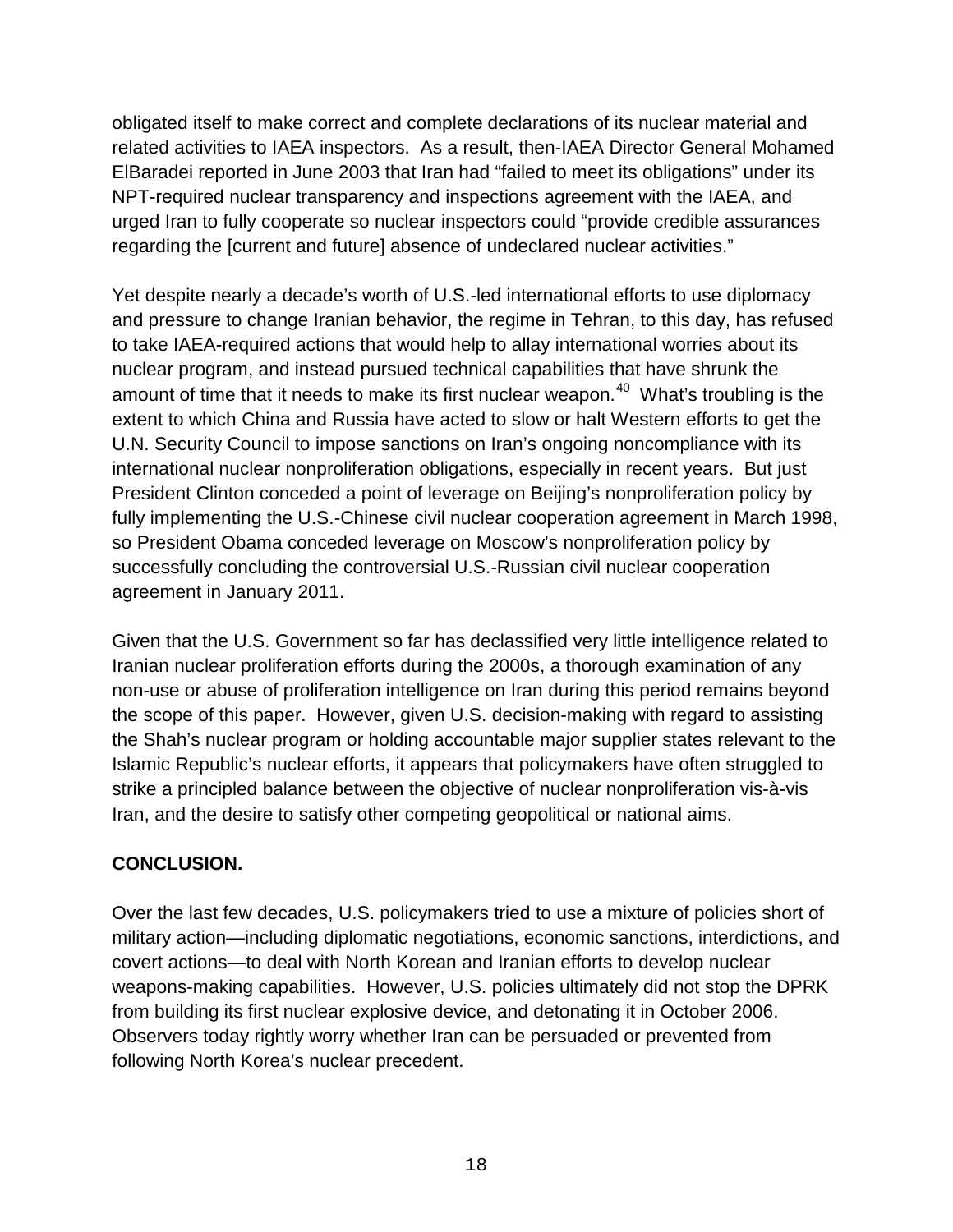As this paper's examination of the non-use and abuse of proliferation intelligence in the cases of Iran and North Korea suggests, despite a long tradition of official statements about how nuclear proliferation poses the gravest danger to the United States and its allies, U.S. policymakers in both Democratic and Republican presidential administrations sometimes have tended to subordinate nuclear nonproliferation policy to other international or domestic concerns—even in the face of proliferation intelligence that counseled otherwise. In turn, this tendency has served at times to frustrate, if not also undermine, the very aims of nuclear nonproliferation policy. What's worrisome is that it was often when proliferation problems metastasized and became far less manageable that risks of subordinating nuclear nonproliferation policy came to be more fully appreciated.

The failures of intelligence demand in the North Korean and Iranian nuclear proliferation cases raise a significant and thorny issue—namely, *if policymakers will not be more hardnosed and act on timely intelligence early on, when a proliferation case is still manageable and easier to respond to, then might they be even less likely to take meaningful yet more difficult actions later, when the case becomes much less manageable and much more dangerous?* The answer appears to a tentative and regrettable "yes." However, there is ground for modest hope. Indeed, if policymakers in the Executive Branch, as well as lawmakers in Congress who oversee them and other interested parties, soberly examine and attempt to apply the "lessons learned" of these and other past instances when the "demand-side" problem of proliferation intelligence negatively affected U.S. policymaking, then they potentially can put themselves in a better a position to deal more effectively with current and future proliferation cases.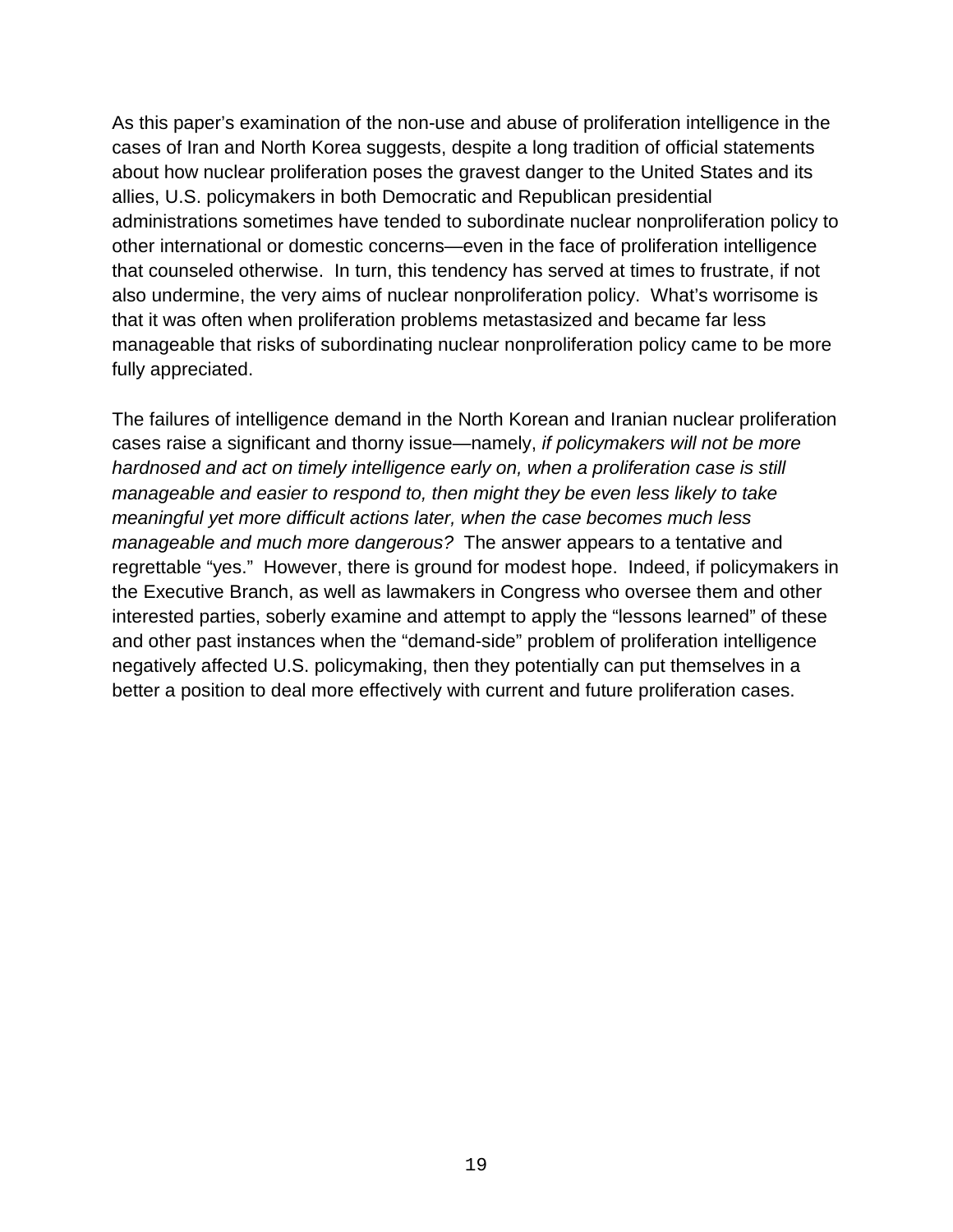### **ENDNOTES**

<span id="page-19-0"></span><sup>1</sup> For example, *see* Commission on the Intelligence Capabilities of the United States Regarding Weapons of Mass Destruction, *Final Report*, March 31, 2005, at [http://www.fas.org/irp/offdocs/wmd\\_report.pdf.](http://www.fas.org/irp/offdocs/wmd_report.pdf)

<sup>2</sup> Victor Gilinsky, "Sometimes We Don't Want to Know: Kissinger and Nixon Finesse Israel's Bomb," draft paper, August 4, 2011, at

[http://www.npolicy.org/article\\_file/Sometimes\\_We\\_Do\\_not\\_Want\\_to\\_Know\\_\\_Kissinger\\_and\\_Nixon\\_Finesse\\_Israe](http://www.npolicy.org/article_file/Sometimes_We_Do_not_Want_to_Know__Kissinger_and_Nixon_Finesse_Israeli_Bomb_-_Gilinsky.pdf) li\_Bomb - Gilinsky.pdf.

<span id="page-19-1"></span><sup>3</sup> For more on this, *see* endnotes 12-15.

<sup>4</sup> For example, *see* Central Intelligence Agency (hereinafter "CIA"), *North Korea: Nuclear Reactor,* possibly from the *National Intelligence Daily*, July 9, 1982, (formerly SECRET) declassified, at [http://www.foia.cia.gov/docs/DOC\\_0000453456/DOC\\_0000453456.pdf;](http://www.foia.cia.gov/docs/DOC_0000453456/DOC_0000453456.pdf) and Central Intelligence Agency, *North Korea's Nuclear Efforts*, April 28, 1987, (formerly SECRET) declassified, at [http://www.foia.cia.gov/docs/DOC\\_0000835118/DOC\\_0000835118.pdf.](http://www.foia.cia.gov/docs/DOC_0000835118/DOC_0000835118.pdf)

<span id="page-19-3"></span><span id="page-19-2"></span><sup>5</sup> CIA's Directorate of Intelligence, *A 10-Year Projection of Possible Events of Nuclear Proliferation Concern*, May 1983, (formerly SECRET) declassified, at [http://www.foia.cia.gov/docs/DOC\\_0000835123/DOC\\_0000835123.pdf.](http://www.foia.cia.gov/docs/DOC_0000835123/DOC_0000835123.pdf)

<sup>6</sup> Author's conversations with former officials in the U.S. Government and the International Atomic Energy Agency.

<span id="page-19-4"></span><sup>7</sup> CIA's Directorate of Intelligence, *North Korea's Expanding Nuclear Efforts*, May 3, 1988, (formerly SECRET) declassified, at [http://www.foia.cia.gov/docs/DOC\\_0000835120/DOC\\_0000835120.pdf.](http://www.foia.cia.gov/docs/DOC_0000835120/DOC_0000835120.pdf)

<span id="page-19-5"></span><sup>8</sup> CIA, *Special Analysis: "North Korea: Nuclear Program of Proliferation Concern,"* March 22, 1989, (formerly SECRET) declassified, at [http://www.foia.cia.gov/docs/DOC\\_0000835122/DOC\\_0000835122.pdf.](http://www.foia.cia.gov/docs/DOC_0000835122/DOC_0000835122.pdf)

<span id="page-19-6"></span><sup>9</sup> CIA, *North Korea: Increased Nuclear-Related Activity*, February 1, 1992, (formerly TOP SECRET) declassified, a[t http://www.foia.cia.gov/docs/DOC\\_0001085723/DOC\\_0001085723.pdf.](http://www.foia.cia.gov/docs/DOC_0001085723/DOC_0001085723.pdf)

<span id="page-19-7"></span> $10$  *Ibid.* 

<span id="page-19-8"></span> $11$  For examples of North Korean First Vice Foreign Minister Kang Sok Ju's statements likening the imposition of sanctions to a war declaration or war itself, *see* Joel S. Wit, Daniel B. Poneman, and Robert L. Gallucci, *Going Critical: The First North Korean Nuclear Crisis* (Washington, D.C.: Brookings Institution Press, August 2005), pp. 55, 222, passim.

<span id="page-19-10"></span><span id="page-19-9"></span><sup>12</sup> Quoted from transcript of the House Committee on International Relations, "Hearing on the FY 2000 Budget," February 25, 1999, via Congressional Quarterly Transcripts.

<sup>13</sup> U.S. National Intelligence Council, *Foreign Missile Developments and the Ballistic Missile Threat Through 2015*, Unclassified Summary of a National Intelligence Estimate, December 2001, UNCLASSIFIED, a reproduction of which is available at [http://www.fas.org/irp/nic/bmthreat-2015.htm.](http://www.fas.org/irp/nic/bmthreat-2015.htm) 

<span id="page-19-12"></span><span id="page-19-11"></span>In a 2003 essay, Jonathan D. Pollack wrangles with the implications of the December 2001 NIE summary:

"If the report was claiming that U.S. intelligence analysts had concluded that North Korea had produced these weapons in the mid-1990s, it reflected either reinterpretation of old data or the inclusion of new information in older estimates. If the authors were claiming that the CIA had made this determination in the mid-1990s, then the claim is patently false, or all intelligence assessments published in the 1990s were false, in as much as the December 2001 claim contradicts all intelligence assessments published during the latter half of the 1990s."

*See* Pollack, "The United States, North Korea, and the End of the Agreed Framework," *Naval War College Review*, Vol. 56, No. 3 (Summer 2003). Quoted by Joshua Pollack, "N. Korea: Deadly in a Snowball Fight," *Arms Control*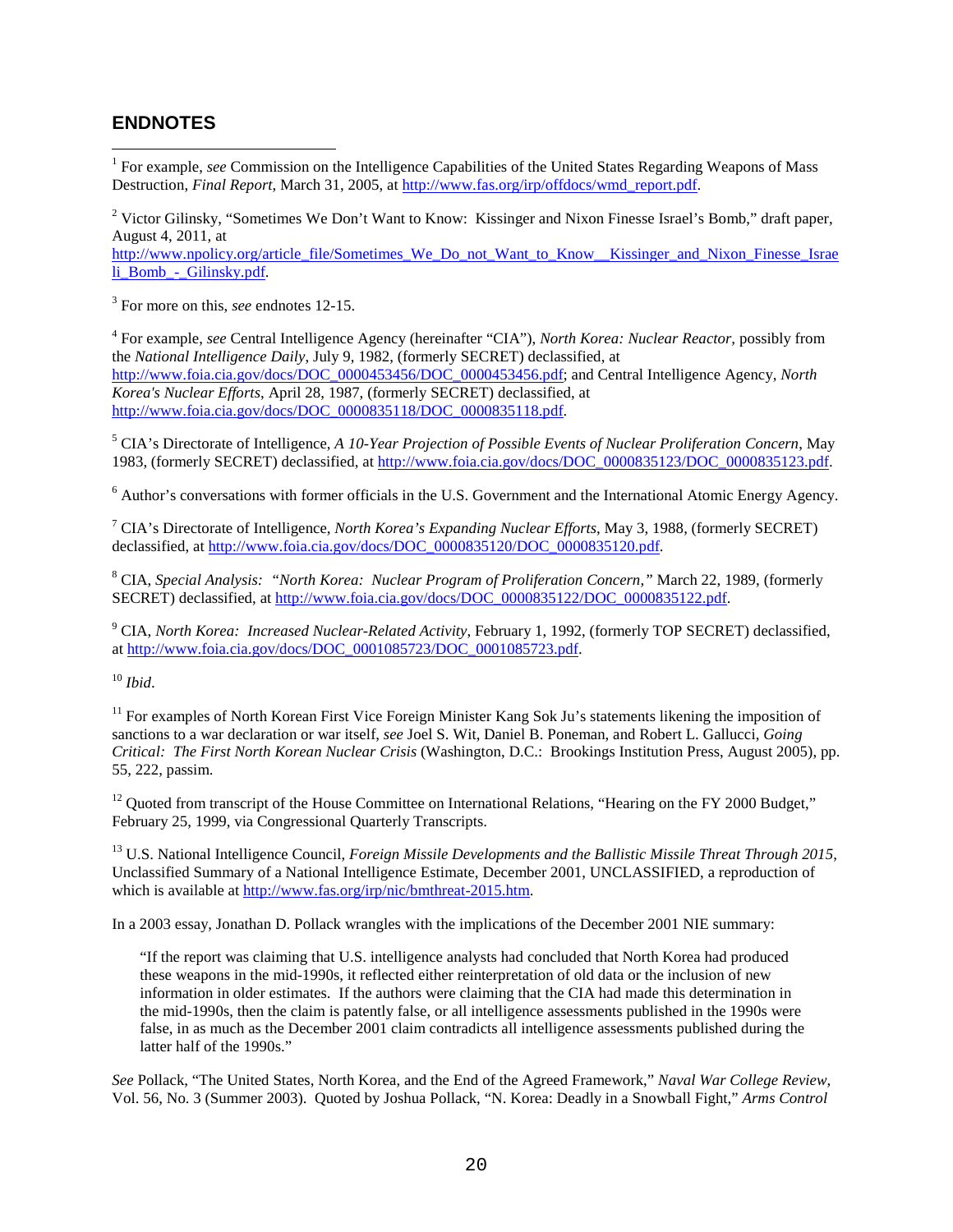$\overline{a}$ *Wonk* weblog, February 7, 2010, at [http://pollack.armscontrolwonk.com/archive/2615/n-korea-deadly-in-a](http://pollack.armscontrolwonk.com/archive/2615/n-korea-deadly-in-a-snowball-fight)[snowball-fight.](http://pollack.armscontrolwonk.com/archive/2615/n-korea-deadly-in-a-snowball-fight)

<sup>14</sup> CIA, *Untitled Estimate of North Korea's Nuclear Weapons Potential Provided to Congress*, November 19, 2002, UNCLASSIFIED, a reproduction of which is available at [http://www.fas.org/nuke/guide/dprk/nuke/cia111902.html.](http://www.fas.org/nuke/guide/dprk/nuke/cia111902.html)

<sup>15</sup> Henry Sokolski, "Fool Us Once . . . The North Koreans Get Ready to Shake Us Down Again," *The Weekly Standard*, Vol. 8, No. 9 (November 11, 2002), at [http://www.weeklystandard.com/Content/Public/Articles/000/000/001/851znpbr.asp?nopager=1.](http://www.weeklystandard.com/Content/Public/Articles/000/000/001/851znpbr.asp?nopager=1)

<span id="page-20-0"></span><sup>16</sup> *Ibid.*

<span id="page-20-1"></span><sup>17</sup> For example, *see* David Albright and Paul Brannan, "Taking Stock: North Korea's Uranium Enrichment Program," Institute for Science and International Security, October 8, 2010, at [http://isis-online.org/uploads/isis](http://isis-online.org/uploads/isis-reports/documents/ISIS_DPRK_UEP.pdf)[reports/documents/ISIS\\_DPRK\\_UEP.pdf.](http://isis-online.org/uploads/isis-reports/documents/ISIS_DPRK_UEP.pdf)

<span id="page-20-3"></span><span id="page-20-2"></span><sup>18</sup> *See* Siegfried S. Hecker, "A Return Trip to North Korea's Yongbyon Nuclear Complex," Center for International Security and Cooperation, Stanford University, November 20, 2010, at [http://iis](http://iis-db.stanford.edu/pubs/23035/HeckerYongbyon.pdf)[db.stanford.edu/pubs/23035/HeckerYongbyon.pdf.](http://iis-db.stanford.edu/pubs/23035/HeckerYongbyon.pdf) *See also* Henry Sokolski, "Getting Serious about North Korea's Nukes," *National Review Online*, November 23, 2010, a[t http://www.nationalreview.com/blogs/print/253792.](http://www.nationalreview.com/blogs/print/253792)

<span id="page-20-4"></span><sup>19</sup> For example, *see* "Background Briefing with Senior U.S. Officials on Syria's Covert Nuclear Reactor and North Korea's Involvement," Office of the Director of National Intelligence, April 24, 2008, at [http://www.dni.gov/interviews/20080424\\_interview.pdf.](http://www.dni.gov/interviews/20080424_interview.pdf)

<span id="page-20-5"></span><sup>20</sup> For example, *see* Alexandre Debs and Nuno P. Monteiro, "The Flawed Logic of Striking Iran," *Foreign Affairs*, January 17, 2012, at [http://www.foreignaffairs.com/articles/137036/alexandre-debs-and-nuno-p-monteiro/the](http://www.foreignaffairs.com/articles/137036/alexandre-debs-and-nuno-p-monteiro/the-flawed-logic-of-striking-iran)[flawed-logic-of-striking-iran.](http://www.foreignaffairs.com/articles/137036/alexandre-debs-and-nuno-p-monteiro/the-flawed-logic-of-striking-iran) *See also* Will Marshall, "Yes, We Can Contain Iran," *Foreign Policy*, March 16, 2012, a[t http://www.foreignpolicy.com/articles/2012/03/16/yes\\_we\\_can\\_contain\\_iran?page=full;](http://www.foreignpolicy.com/articles/2012/03/16/yes_we_can_contain_iran?page=full) and Kenneth Waltz, "Why Iran Should Get the Bomb," *Foreign Affairs*, July/August 2012, at [http://www.foreignaffairs.com/articles/137731/kenneth-n-waltz/why-iran-should-get-the-bomb.](http://www.foreignaffairs.com/articles/137731/kenneth-n-waltz/why-iran-should-get-the-bomb) 

<span id="page-20-6"></span><sup>21</sup> *See Agreement on the Canada-India Colombo Plan Atomic Reactor Project*, New Delhi, India, April 28, 1956, a reproduction of which is available at [http://www.nci.org/06nci/04/Canada-India%20CIRUS%20agreement.htm;](http://www.nci.org/06nci/04/Canada-India%20CIRUS%20agreement.htm) and *U.S.-India CIRUS Agreement*, March 16, 1956, a reproduction of which is available at [http://www.nci.org/06nci/04/US-India%20CIRUS%20agreement.htm.](http://www.nci.org/06nci/04/US-India%20CIRUS%20agreement.htm)

<span id="page-20-7"></span> $^{22}$  For a penetrating case study of how diplomatic confusion over the terms of U.S.-India nuclear cooperation during the 1950s and 1960s not only unwittingly furthered the Indian nuclear weapons program, but also facilitated New Delhi's construction and shocking test of a nuclear explosive device, *see* Roberta Wohlstetter, *The Buddha Smiles: Absent-Minded Peaceful Aid and the Indian Bomb*, PH-78-04-370-23, final report prepared for the U.S. Energy Research and Development Administration in partial fulfillment of E (49-1)-3747 (Los Angeles,, CA: Pan Heuristics, November 15, 1976, revised November 1977), at [http://www.robertawohlstetter.com/writings/BuddhaSmiles.](http://www.robertawohlstetter.com/writings/BuddhaSmiles)

<span id="page-20-8"></span><sup>23</sup> Director of Central Intelligence, *Special National Intelligence Estimate: Prospects for Further Proliferation of Nuclear Weapons*, SNIE 4-1-74, April 1, 1974, (formerly TOP SECRET) declassified, at [http://www.gwu.edu/~nsarchiv/NSAEBB/NSAEBB240/snie.pdf.](http://www.gwu.edu/~nsarchiv/NSAEBB/NSAEBB240/snie.pdf)

<span id="page-20-9"></span><sup>24</sup> Henry A. Kissinger, *U.S.-Iran Nuclear Cooperation*, National Security Decision Memorandum 292, National Security Council, April 22, 1975, (formerly SECRET) declassified, at [http://www.gwu.edu/~nsarchiv/nukevault/ebb268/doc05d.pdf.](http://www.gwu.edu/~nsarchiv/nukevault/ebb268/doc05d.pdf)

<sup>25</sup> President Gerald Ford, "Statement of the President on Nuclear Policy," Office of the White House Press Secretary, October 28, 1976, at [http://www.presidency.ucsb.edu/ws/index.php?pid=6561&st=&st1=#axzz1usYpla7k.](http://www.presidency.ucsb.edu/ws/index.php?pid=6561&st=&st1=#axzz1usYpla7k)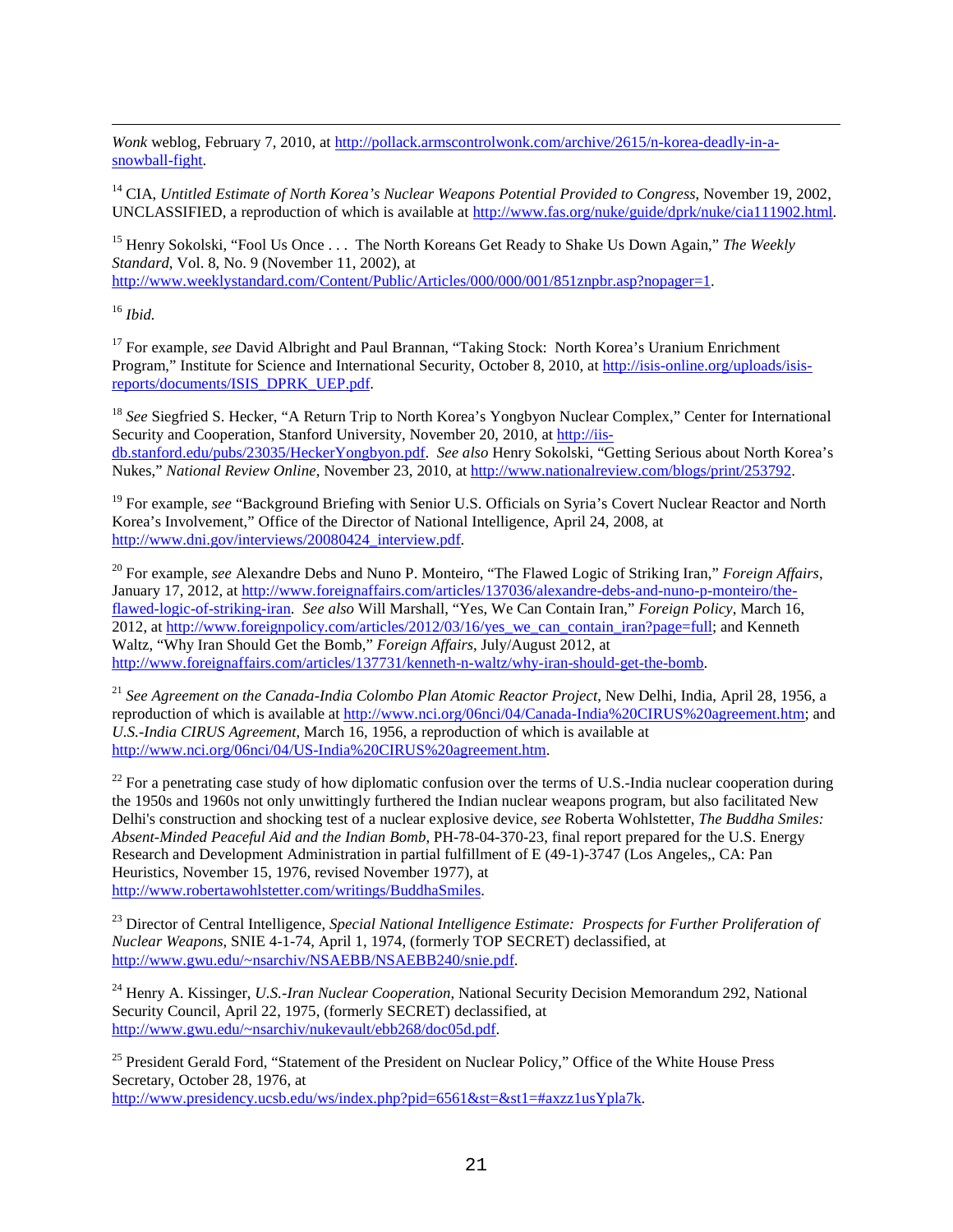<span id="page-21-0"></span> 26 Henry Sokolski, "The *Washington Post* Bombs Nuclear History: Did Dick Cheney, Donald Rumsfeld, and Paul Wolfowitz try to stoke Iran's nuclear ambition in the '70s?" *The Weekly Standard*, March 28, 2005, at [http://www.weeklystandard.com/Content/Public/Articles/000/000/005/417gusvl.asp?nopager=1.](http://www.weeklystandard.com/Content/Public/Articles/000/000/005/417gusvl.asp?nopager=1)

<span id="page-21-1"></span><sup>27</sup> For a discussion of Iran's 1980 attack on Iraq's Osirak nuclear reactor, and Iraq's series of attacks on Iran's Bushehr nuclear reactor and other nuclear facilities between 1984 and 1988, *see* Sarah E. Kreps and Matthew Fuhrmann, "Attacking the Atom: Does Bombing Nuclear Facilities Affect Proliferation?" *Journal of Strategic Studies*, Vol. 34, No. 2 (April 2011), *esp.* pp. 176-177.

<span id="page-21-2"></span><sup>28</sup> Shirley A. Kan, *Chinese Proliferation of Weapons of Mass Destruction: Background and Analysis*, Report 96-767 (Washington, D.C.: Congressional Research Service, Updated September 13, 1996, p. 29.

<span id="page-21-3"></span><sup>29</sup> *Ibid.*, pp. 29-30.

<sup>30</sup> *Ibid.*, p. 32.

<span id="page-21-4"></span><sup>31</sup> Congressman John Spratt, Jr., "DEFENSE AGAINST WEAPONS OF MASS DESTRUCTION ACT OF 1996," *Congressional Record*, June 27, 1996, p. E1192, a[t http://www.gpo.gov/fdsys/pkg/CREC-1996-06-27/pdf/CREC-](http://www.gpo.gov/fdsys/pkg/CREC-1996-06-27/pdf/CREC-1996-06-27-pt1-PgE1192-3.pdf#page=1)[1996-06-27-pt1-PgE1192-3.pdf#page=1.](http://www.gpo.gov/fdsys/pkg/CREC-1996-06-27/pdf/CREC-1996-06-27-pt1-PgE1192-3.pdf#page=1) 

<span id="page-21-5"></span><sup>32</sup> U.S. Central Intelligence Agency, Nonproliferation Center, *The Acquisition of Technology Relating to Weapons of Mass Destruction and Advanced Conventional Munitions*, July 1997, p. 5.

<span id="page-21-7"></span><span id="page-21-6"></span><sup>33</sup> For example, *see* Stephen Greenhouse, "U.S. Gives Russia Secret Data on Iran to Discourage Atom Deal," *The New York Times*, April 3, 1995, p. A9; Stephen Erlanger, "Russia Says Sale of Atom Reactors to Iran is Still On," *The New York Times*, April 4, 1995, p. A1; Greenhouse, "U.S. Keeps On Urging Russia On Iran Deal," *The New York Times*, April 9, 1995, p. 1; Eric Schmitt, "Republicans Warn Russia That Deal With Iran Threatens Aid," *The New York Times*, May 8, 1995, p. A7; and Michael R. Gordon, "Russia Plans to Sell Reactors to Iran Despite U.S. Protests," *The New York Times*, March 7, 1998, p. 3.

<span id="page-21-9"></span><span id="page-21-8"></span><sup>34</sup> Director of Central Intelligence, *Report of Proliferation-Related Acquisition in 1997*, unclassified report to Congress pursuant to Section 721 of the *Intelligence Authorization Act of Fiscal Year 1997*, September 17, 1998, at [https://www.cia.gov/library/reports/archived-reports-1/acq1997.html.](https://www.cia.gov/library/reports/archived-reports-1/acq1997.html)

<sup>35</sup> Stephen Greenhouse, "Russia and China Pressed Not to Sell A-Plants to Iran," *The New York Times*, January 25, 1995, p. A6.

<span id="page-21-10"></span><sup>36</sup> John Pomfret, "U.S. May Certify China on Curbing Nuclear Exports," *Washington Post*, September 18, 1997, p. A28.

<sup>37</sup> International Atomic Energy Agency, *Implementation of the NPT Safeguards Agreement in the Islamic Republic of Iran*, Report by the Director General, GOV/2003/40, June 6, 2003, at [http://www.iaea.org/Publications/Documents/Board/2003/gov2003-40.pdf.](http://www.iaea.org/Publications/Documents/Board/2003/gov2003-40.pdf) 

<span id="page-21-12"></span><span id="page-21-11"></span><sup>38</sup> R. Jeffrey Smith, "China's Pledge to End Iran Nuclear Aid Yields U.S. Help; Clinton Says He'll Allow U.S. Exports of Technology; Scrutiny and Debate Are Expected," *Washington Post*, October 30, 1997, p. A15.

<span id="page-21-13"></span> $39$  Besides issuing the certification required by the 1985 joint resolution on the U.S-China civil nuclear cooperation agreement, President Clinton issued a second certification that waived sanctions that blocked the implementation of the U.S.-Chinese nuclear deal--sanctions which Congress imposed after the Tiananmen Crackdown through Section 902 of the *Foreign Relations Authorization Act for Fiscal Years 1990 and 1991* (P.L. 101-246).

<span id="page-21-15"></span><span id="page-21-14"></span> $40$  For discussions about how Iran has used Western-led diplomacy to improve its capability to make a nuclear weapon on ever-shorter notice, *see* "FPI Fact Sheet: The False Promise of Negotiations over Iran's Nuclear Program," Foreign Policy Initiative, Washington, D.C., April 12, 2012, at [http://www.foreignpolicyi.org/content/fpi](http://www.foreignpolicyi.org/content/fpi-fact-sheet-false-promise-negotiations-over-iran%E2%80%99s-nuclear-program)[fact-sheet-false-promise-negotiations-over-iran%E2%80%99s-nuclear-program;](http://www.foreignpolicyi.org/content/fpi-fact-sheet-false-promise-negotiations-over-iran%E2%80%99s-nuclear-program) and Gregory S. Jones, *Iran's Rapid*